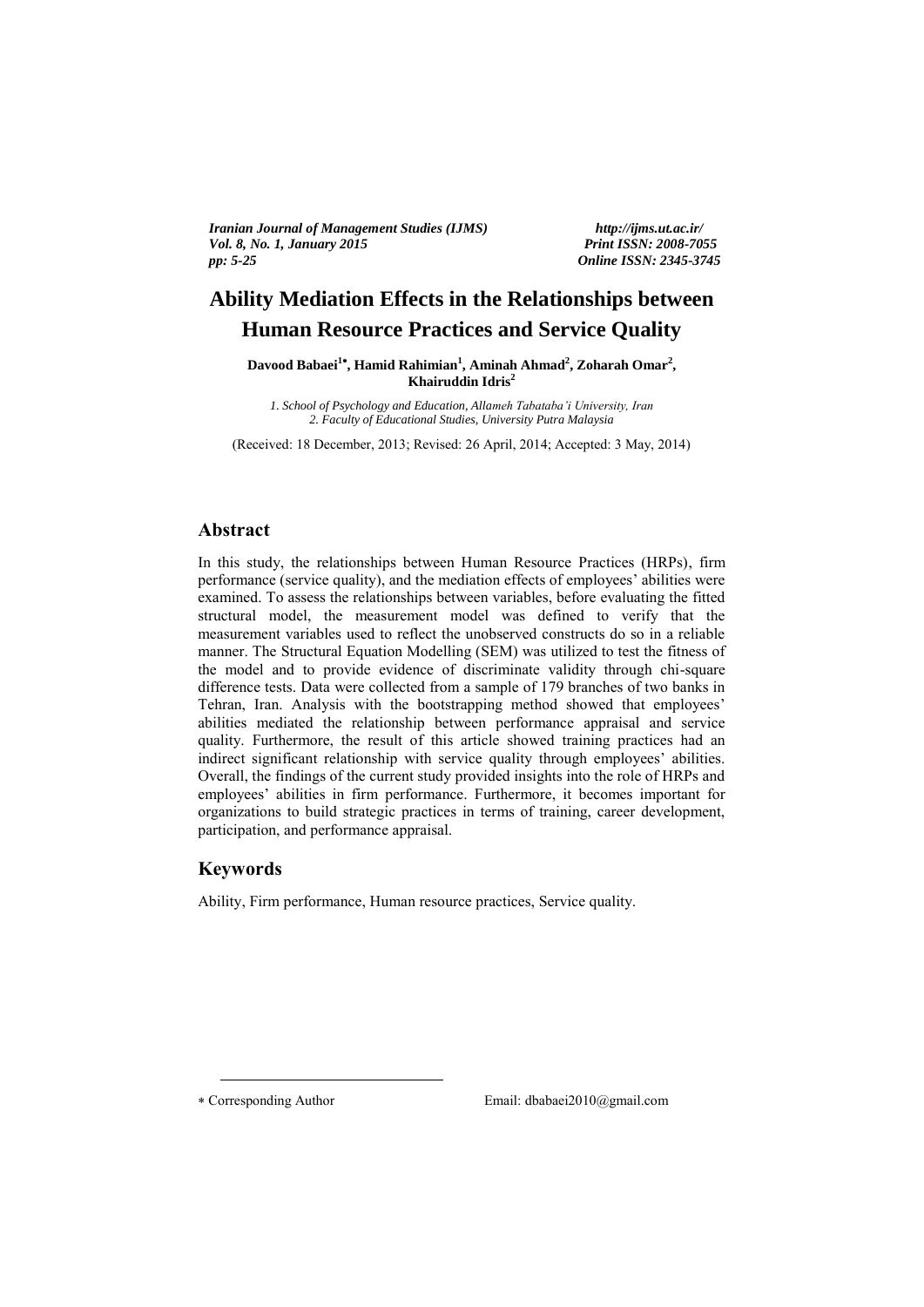#### **Introduction**

As it is presumed that human capital can provide competitive advantage (Chuang *et al*., 2013), and a firm's people are integral to its success (Wright & Kehoe, 2008), the importance of human capital has become more evident. By the same token, organizations search for developing sources of competitive advantage, and researchers have focused on firms' human resources (Wright *et al*., 2001).

The importance of human resources as a fundamental channel towards their competitiveness (Moreira, 2008) on the one hand, and the strategic importance of their contribution to the effectiveness of business firms (Huang, 2000) on the other hand, have motivated the current research efforts to show how HRPs are linked to firm performance *(*Takeuchi, 2003; Ferguson, 2006; Andersen *et al.,* 2007; Fey *et al*., 2009; Gulsoy, 2013).

In view of the fact that organizations create mission statements and highlight core values, HRPs play critical roles in inculcating these values (Hassan, 2007; Mostafa & Gould-Williams, 2014). It is estimated that, through these values, every organization can achieve individual and organizational goals. Human resource practices are the faithful "mechanisms aimed at the acquisition, development, and motivation of human capital. In other words, HR practices refer to how human resources are managed" (Ngo *et al*., 2008, p. 74). Employees' skills and HR practices are significantly linked with a firm's performance (Bhattacharya *et al*., 2005; Cooke *et al*., 2014), Therefore, one may conclude that human resources can certainly be an organizational source of competitive advantage (Park *et al*., 2003).

In the literature it can be observed that researchers have investigated the effects of HRP on employees' behaviour outcome variables comprehensively (Rogg *et al*., 2001; Baran *et al*., 2002; Buck & Watson, 2002; Guest *et al*., 2004; Hair *et al*., 2006; Hassan, 2007; Chew & Chan, 2008; Luna-Arocas & Camps, 2008; Zhang *et al*., 2008; Jabbour *et al*., 2013). Furthermore, there are studies that have illustrated the effects of employees' behaviour outcome variables on firm performance (Podsakoff & MacKenzie, 1994; Podsakoff *et al*., 1997; Bachrach *et al*., 2001; Koys, 2001; Yoon & Suh, 2003; Bhattacharya *et al*., 2005; Puig *et al*., 2008; Podsakoff *et al*., 2009;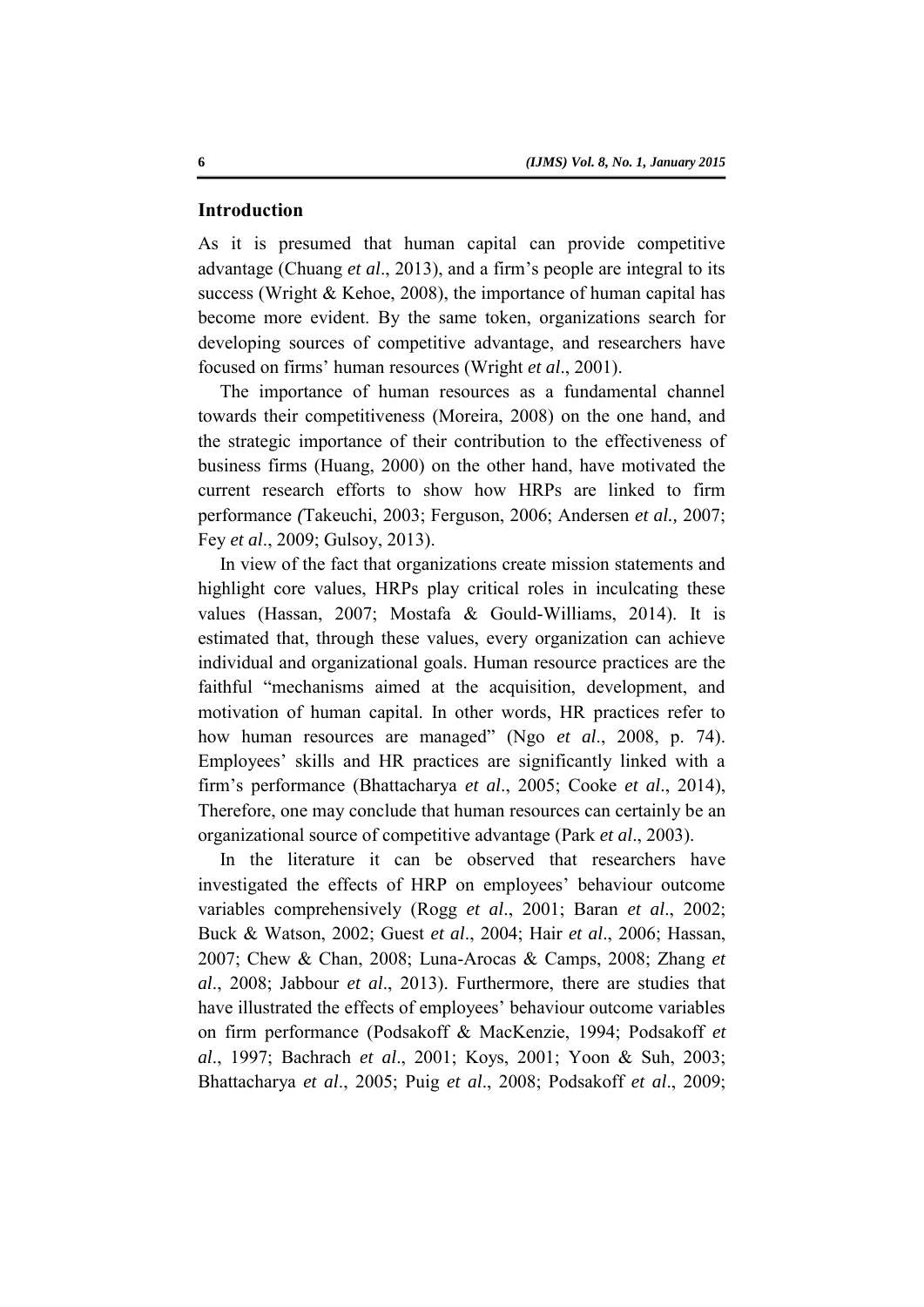Yoon, 2009; Jiang *et al*., 2012). Therefore, there exists the gap whereby both groups of variables, namely the HRPs, employees' behaviour outcome variables and firm performance, are incorporated in a mutual model inclusive of interfaces and interactions, which will be the focus of this present research.

The examination of employees' abilities as the mediating variables through which human resource practices affect firm performance is still scarce. It is realized that previous studies of human resource practices have focused on investigating the overall linkages between HRPs and performance. In addition, the utility of human resource practices research is limited without explicating the processes that occur within the relationship between HRPs and firm performance with mediating variables. Therefore, this study intended to answer the following research questions:

- 1. Do employees' abilities mediate the relationship between the human resource practices and service quality?
- 2. Is there any linear relationship between human resource practices and service quality?
- 3. Is there any linear relationship between human resource practices and employees' abilities?
- 4. Is there any linear relationship between employees' abilities and service quality?

## **Firm performance (service quality)**

In this study, according to Morison's model (1996), service quality is considered to be a measure of firm performance. However, one might observe firm performance from three different points of view: 1. qualitative and quantitative of goods and services; 2. time performance; and 3. financial performance (Locke & Latham, 1990). Among these performances, service quality is considered a critical measure of firm performance (Karatepe *et al*., 2005; Yaghoubi *et al*., 2011; Enayati *et al*., 2013). Service quality refers to customers' perceptions of service quality as an indicator of firm performance. The construct of service quality refers to: a) reliability; b) responsiveness; c) assurance and d) empathy.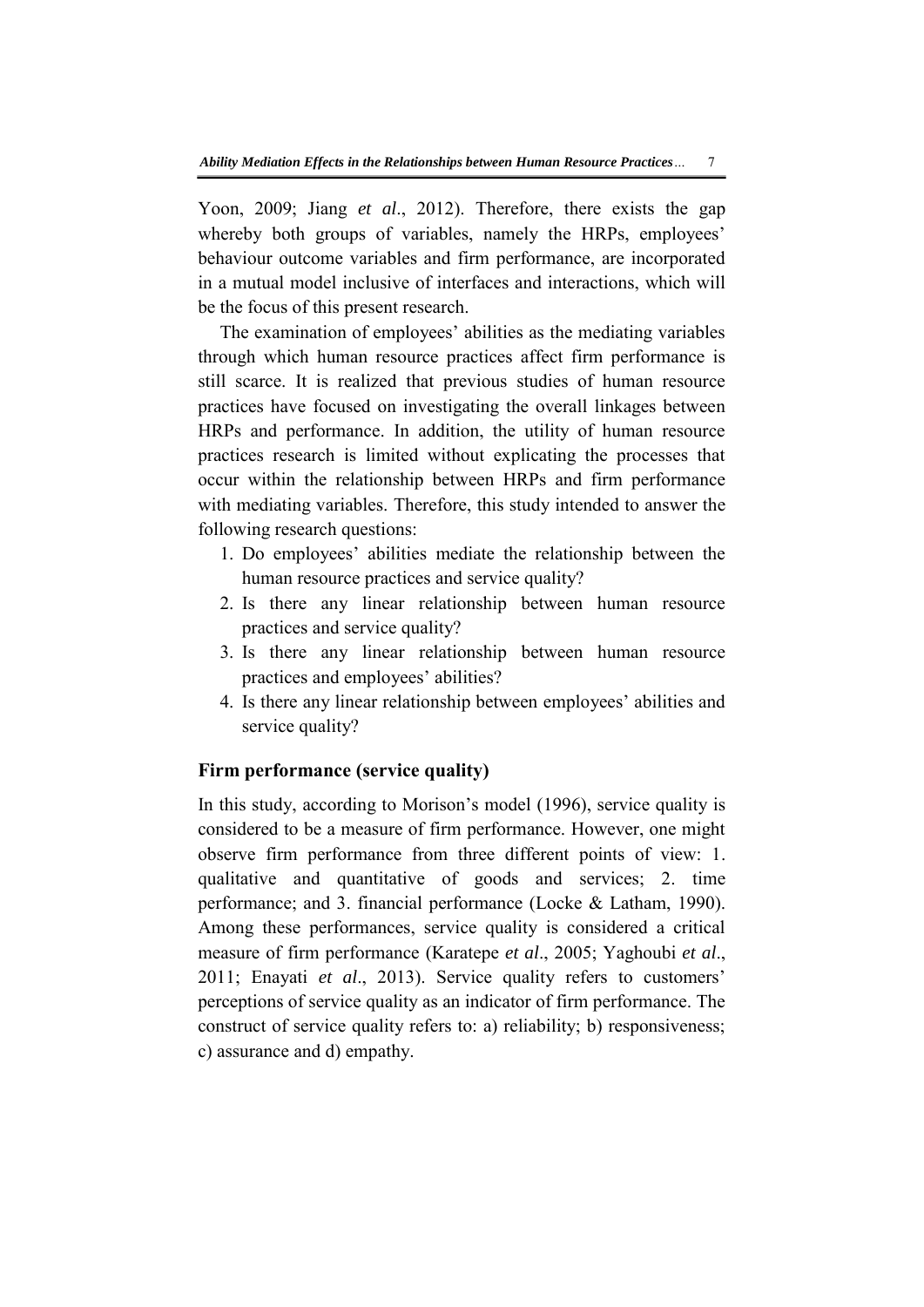## **Human resource practices**

Investigators have considered diverse practices as HRP, for example Boselie, Dietz, and Boon (2005) recognized 26 human resource practices. These HRs consist of:

1. training and development;

- 2. performance management;
- 3. communication and information sharing;
- 4. recruitment and selection;
- 5. good wages (high or above market pay);
- 6. contingency pay and rewards;
- 7. direct participation (empowerment, suggestion schemes);
- 8. team work and collaboration;
- 9. job design (job rotation, job enrichment);
- 10. internal promotion;
- 11. benefits packages;
- 12. financial participation (employee stock, employee shares);
- 13. autonomy (decentralized decision-making);
- 14. symbolic egalitarianism;
- 15. formal procedures (grievances);
- 16. employment security;
- 17. human resource planning (career development/succession planning);
- 18. job analysis;
- 19. diversity and equal opportunity;
- 20. attitude survey;
- 21. family friendly policies and work-life balance;
- 22. indirect participation (unions);
- 23. socialistic induction and social activities;
- 24. social responsibility;
- 25. employee exit management (downsizing) and
- 26. professional effectiveness of the human resource department.

Following Snell (2002) and Delery and Doty (1996), Zhang, Wan and Jia (2008) have illustrated the extent to which a measure of HRP relates to directing and monitoring employee performance from the viewpoint of a control-based approach. These authors have further distinguished the extent to which HRP facilitate the internal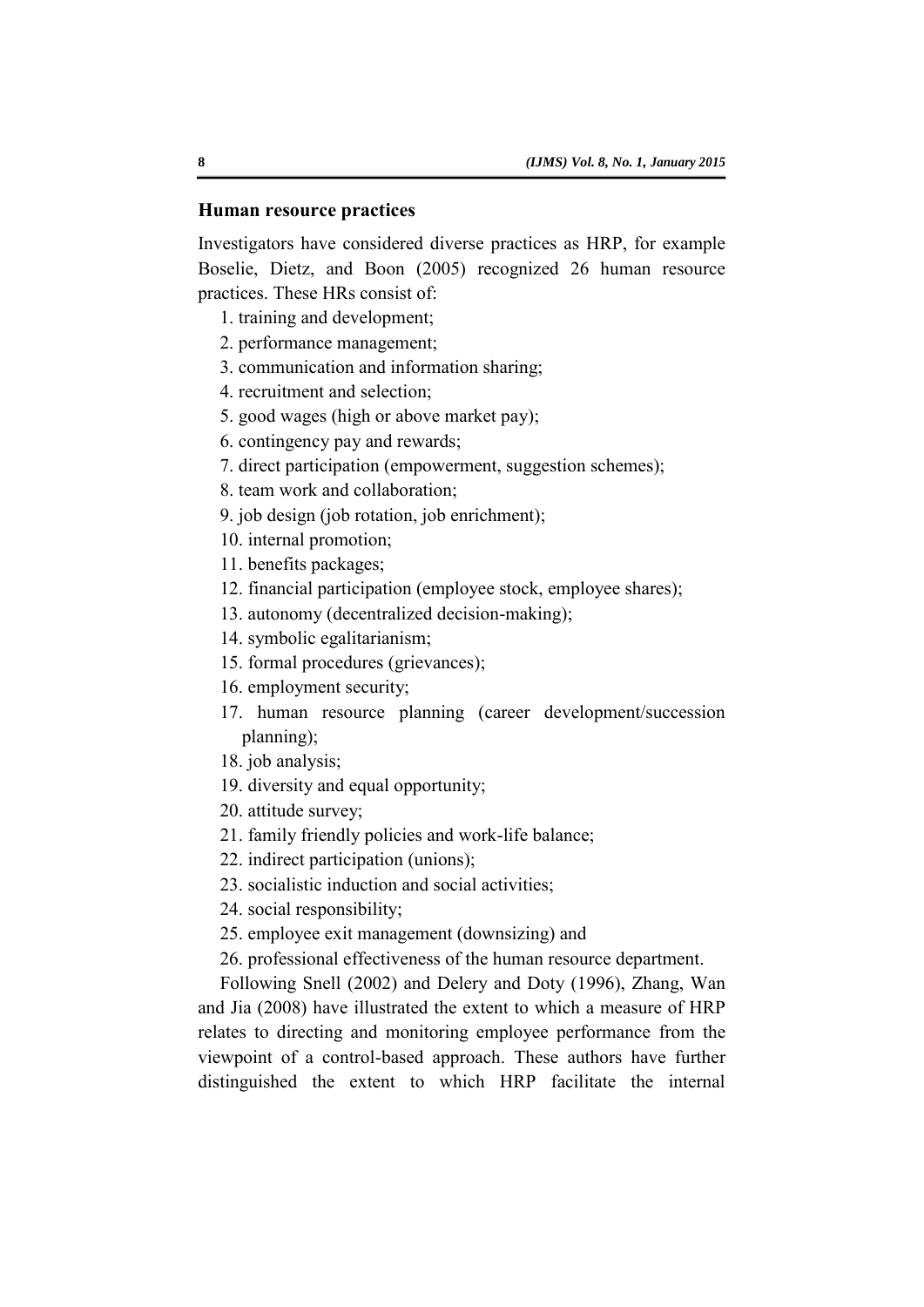development of employees, in parts such as training and career development, from the viewpoint of a resource-based approach. However, their work has been criticized, for example, "Both approaches are obviously too narrow and cannot satisfy the needs of modern firms in today's hyper-competitive environment" (Zhang *et al*., 2008, p. 129).

## **Guest's Model**

MacDuffie (1995) presents one potential basis for linking between human resource practices and performance. He illustrates that, there must exist three conditions in order for human resource practices to be able to contribute to an improvement of performance. For the first condition, employees need to have suitable knowledge and skills. The second condition needs them to be motivated to apply this skill and knowledge through discretionary effort. Finally, "the firm's business or production strategy can only be achieved when employees contribute such discretionary effort" (MacDuffie, 1995, p.199). He believes that, these conditions should be met for HRP to contribute to performance. Following MacDuffie (1995), Guest (1997) concludes that expectancy theory is a theory about the link between motivation and performance, as high performance depends on necessary skills and abilities and high motivation, for example "careful selection", "high investment in training", "employee involvement", and "job design" play important roles in this area. With this view from expectancy theory, Guest presents a conceptual model that today is still applicable in the area of human resource research.

This model links the practices, strategy, and outcome of human resource management with performance, employee behaviours and financial organizational outcome. According to this model, HRP have a fundamental link with employee behaviours such as organizational citizenship and involvement (Fig.1). Guest (1997) links these behaviours with firm performance (service quality, productivity, customer satisfaction) and social results (conflicts, turnover, and absenteeism). As a result, these kinds of performances are presumed to influence "financial performance" (Guest, 1997). According to this theory, the following hypothesis can be formulated in the study: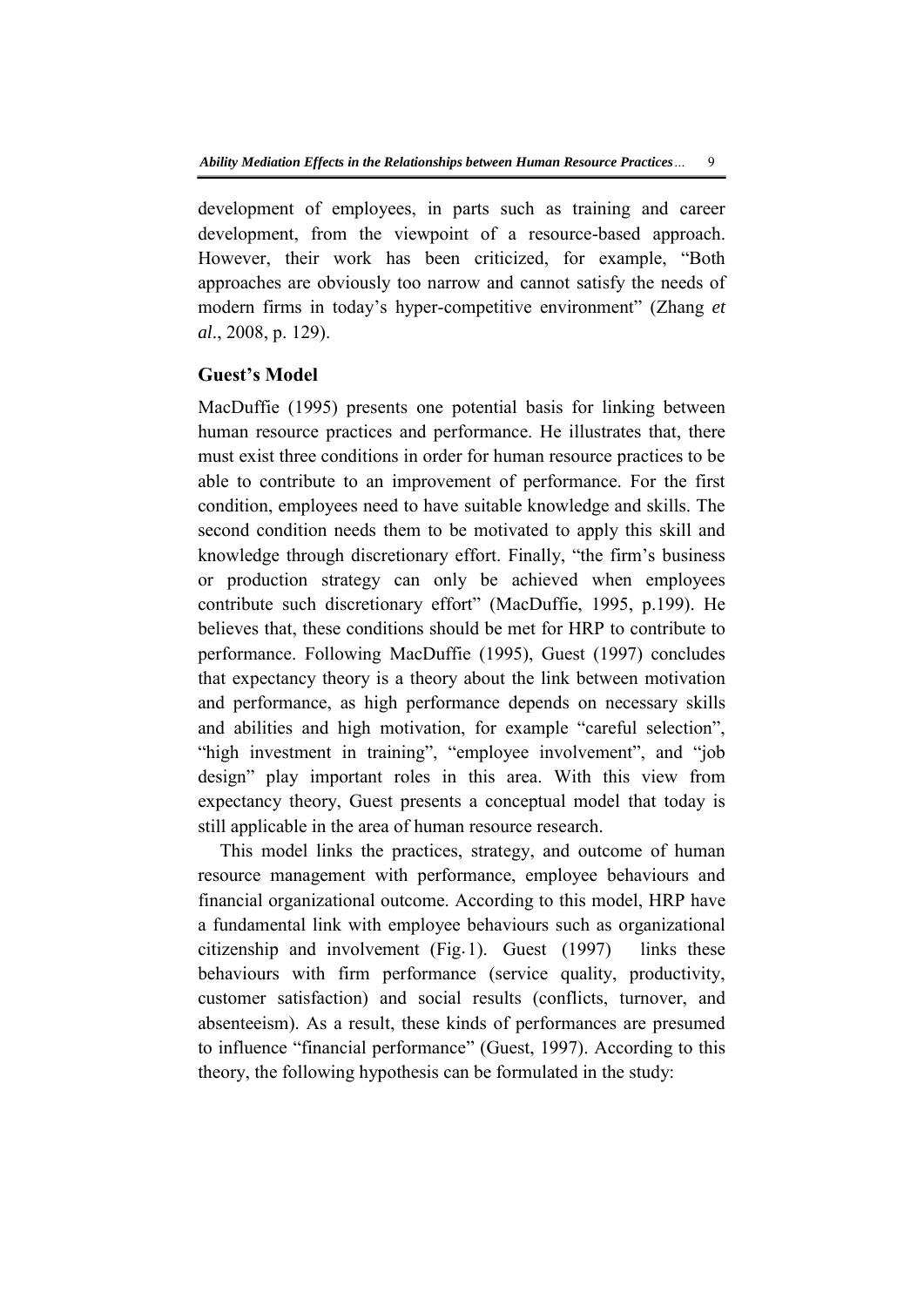Employees' abilities have a mediation role in the relationship between HRP (training, selection, career development, performance appraisal, participation practices) and firm performance.



**Fig. 1. Linking HRP and Performance Outcome (Guest, 1997)** 

## **Materials and Methods**

**Sampling Procedure:** The sample of the study was selected through multi-stage sampling. A thorough review of published researches and recommended samples sizes agree on a sufficient sample size of 120 and above to test multiple covariance hypotheses in a measurement model of interacting variables. SEM analysis with a sample less than 100 may be flawed and may encounter technical problems unless a simple model is evaluated (Kline, 2005). The population of the study included 302 branches of two banks in Tehran. In the first step of SEM analysis of simple random sampling, 115 public bank branches and 83 private branches were chosen. Managers or assistant managers of the branches were participants in this study. In branches with more than two non-managerial employees, two of them were selected through simple random sampling. Finally, the data of 179 branches was acceptable for analysis.

## **Data analysis**

To assess direct and indirect relationships among variables, a two-step procedure using the structural equation modelling (SEM) and confirmatory factor analyses was followed (Anderson & Gerbing,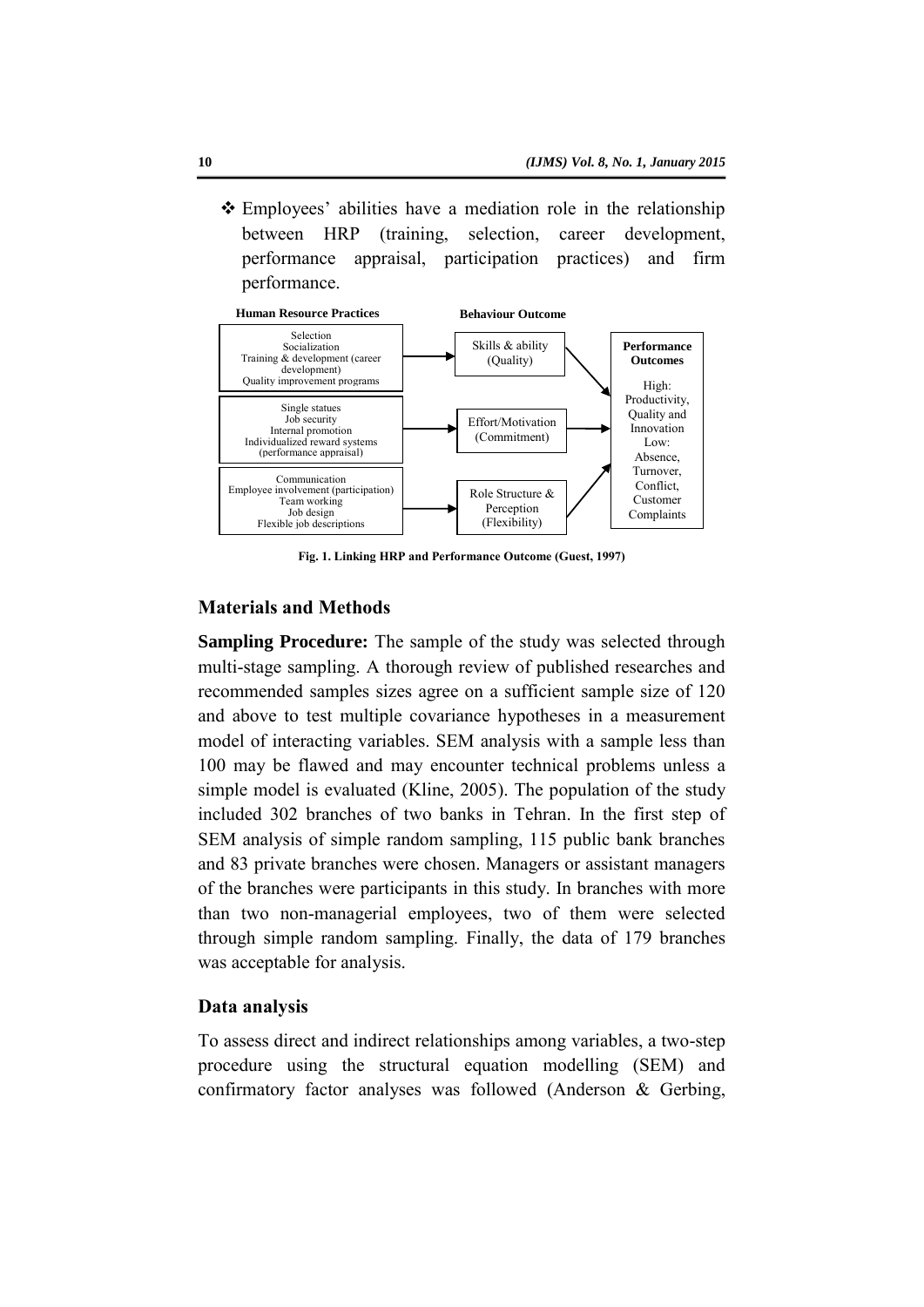1988; Shek & Yu, 2014). SEM was utilized to test the fitness of the model and provide evidence of discriminate validity through chisquare difference tests (Bentler & Bonett, 1980; Hosseini & Hosseini, 2013; Jackson & Allemand, 2014).

**Interrater agreement:** Interrater Reliability (IRR) and Interrater Agreement (IRA) indices are often used to justify aggregating data used in composition models (LeBreton & Senter, 2008). The Average Deviation (AD) index has been proposed by Burke, Finkelstein, and Dusig (1999) as a measure of IRA. The AD index may be estimated around the mean  $(AD_M)$  for a group of judges:

$$
AD_{M(j)}=\frac{1}{k}\sum_{k=1}^k \bigl|X_{jk}-\overline{X_j}\bigr|
$$

 $X =$  an observed score, typically measured on an interval scale of measurement.

 $J =$  the number of items ranging from  $j=1$  to J.

 $K =$  the number of raters or judges ranging from k=1 to K.

 $X_{ik}$  is the  $k_{th}$  judge's rating on the j<sub>th</sub> item.

 $\overline{X}_1$  is the item mean taken over judges.

(\* in this study k=3 and  $j=33$ )

Burke and Dunlap (2002) suggest high agreement is obtained when the  $AD_M(i)$  values for 5-point scales are less than 0.8. Furthermore, for more than one group of response, before estimating  $AD_M(i)$ , one should confirm that the homogeneity of variance assumption is not violated in these groups (LeBreton *et al*., 2005).

**Evaluation of Variance Assumption:** The study takes the bank branches as the unit of analysis, rather than bankers. Then survey items were reworded to reflect the unit-level of analysis by changing the focus of items to the branch. Before aggregating the data to the branch level, it was necessary to show evidence supporting the aggregation. Therefore, the researcher had particular interest in the level of consensus among managers and employees regarding HR practices and ability. These interrelationships at the level of a bank branch would qualify the branch level as the unit of analysis and will necessarily call for aggregating data.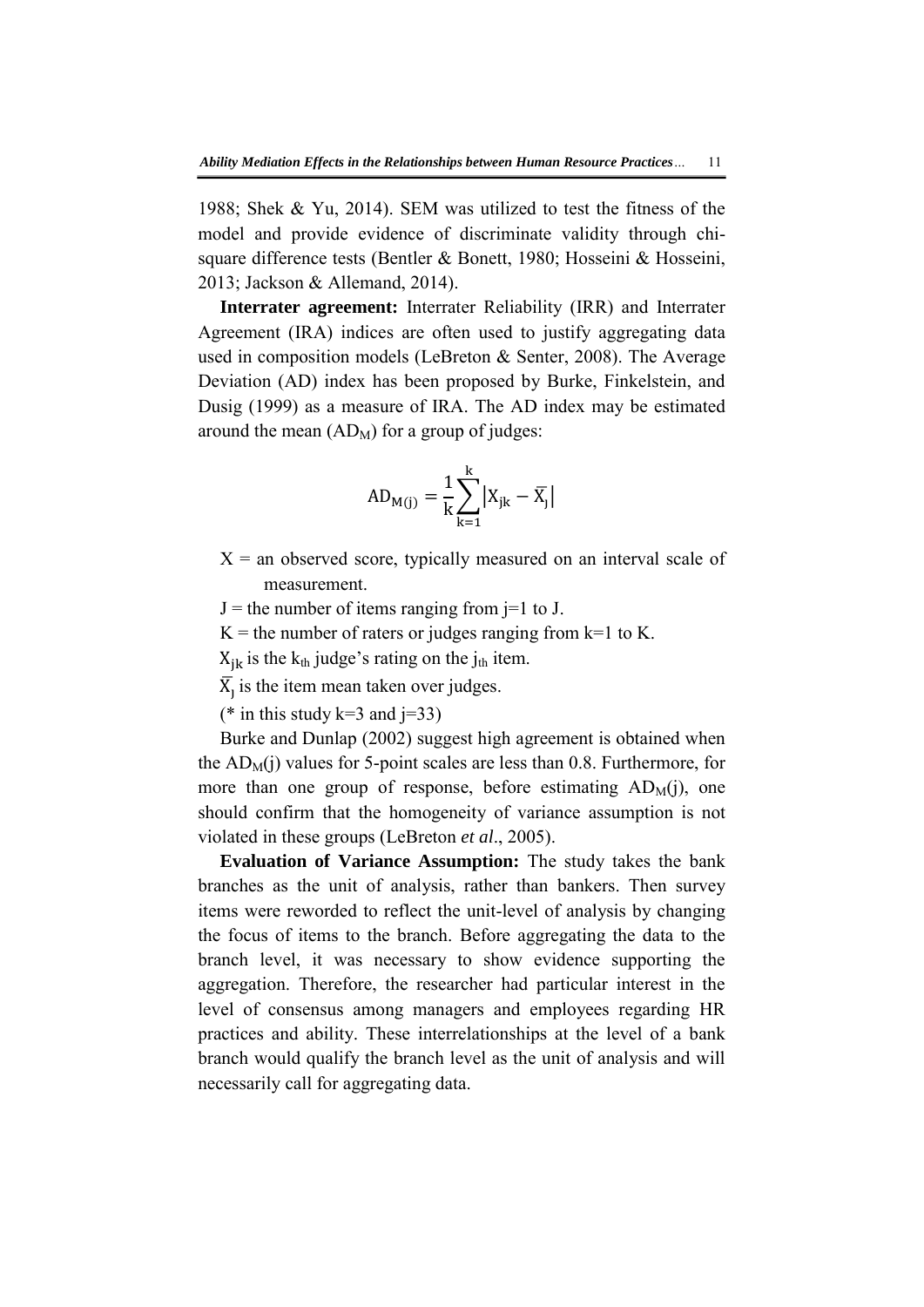Since, managers, assistants and non-managerial employees provided replies to the HR practices and employees' ability variables items, the homogeneity of variance among these groups should be discussed as the requirement of conducting the analyses. Separate independent-samples t-tests for groups of non-managerial employees and managerial responses were run to test the homogeneity of variance [\(Table 1\)](#page-7-0). The homogeneity of variance option gives us the Levene's test for homogeneity of variances, which tests whether the variance in scores is the same for each of the groups or not (Pallant, 2007).

<span id="page-7-0"></span>

| <b>Table 1. Test of Homogeneity of Variances</b> |                                 |                                                   |       |  |  |  |
|--------------------------------------------------|---------------------------------|---------------------------------------------------|-------|--|--|--|
|                                                  |                                 | <b>Levene's Test for Equality</b><br>of Variances |       |  |  |  |
| <b>Variables</b>                                 | <b>Homogeneity of Variances</b> | F                                                 | Sig.  |  |  |  |
| Selection                                        | Equal variances assumed         | 0.015                                             | 0.903 |  |  |  |
| Training                                         | Equal variances assumed         | 2.285                                             | 0.131 |  |  |  |
| Career Development                               | Equal variances assumed         | 1.978                                             | 0.160 |  |  |  |
| Performance Appraisal                            | Equal variances assumed         | 0.359                                             | 0.549 |  |  |  |
| Participation                                    | Equal variances assumed         | 1.585                                             | 0.209 |  |  |  |
| Ability                                          | Equal variances assumed         | 0.137                                             | 0.712 |  |  |  |

Checking the significance value for Levene's **Statistics** demonstrates that these values are larger than 0.05; therefore, the assumption of homogeneity has been met (Pallant, 2007). The results show that, it is justifiable to aggregate data to the subgroup level (calculate aggregate scores for the managerial and non-managerial employees for each branch). Furthermore, the result supports aggregating the data to the branch level, where, the condition of AD<sub>M</sub>(j) values  $\leq$  0.8 (LeBreton & Senter, 2008). The estimation of  $AD<sub>M</sub>(i)$  for the questionnaire items was the second step to determine if the requirements are met. In [Table 2,](#page-8-0) in order to facilitate interpretation, only the mean  $AD_M(i)$  values are reported. For all groups, the  $AD_M(i)$  < 0.8, suggesting a strong agreement. Thus, based on  $AD_M(i)$  estimates, it is justified in aggregating these data to the team level. Such an agreement reveals the strong agreement that exists among the judges within each team. Therefore, it is safe to aggregate climate data to the team level.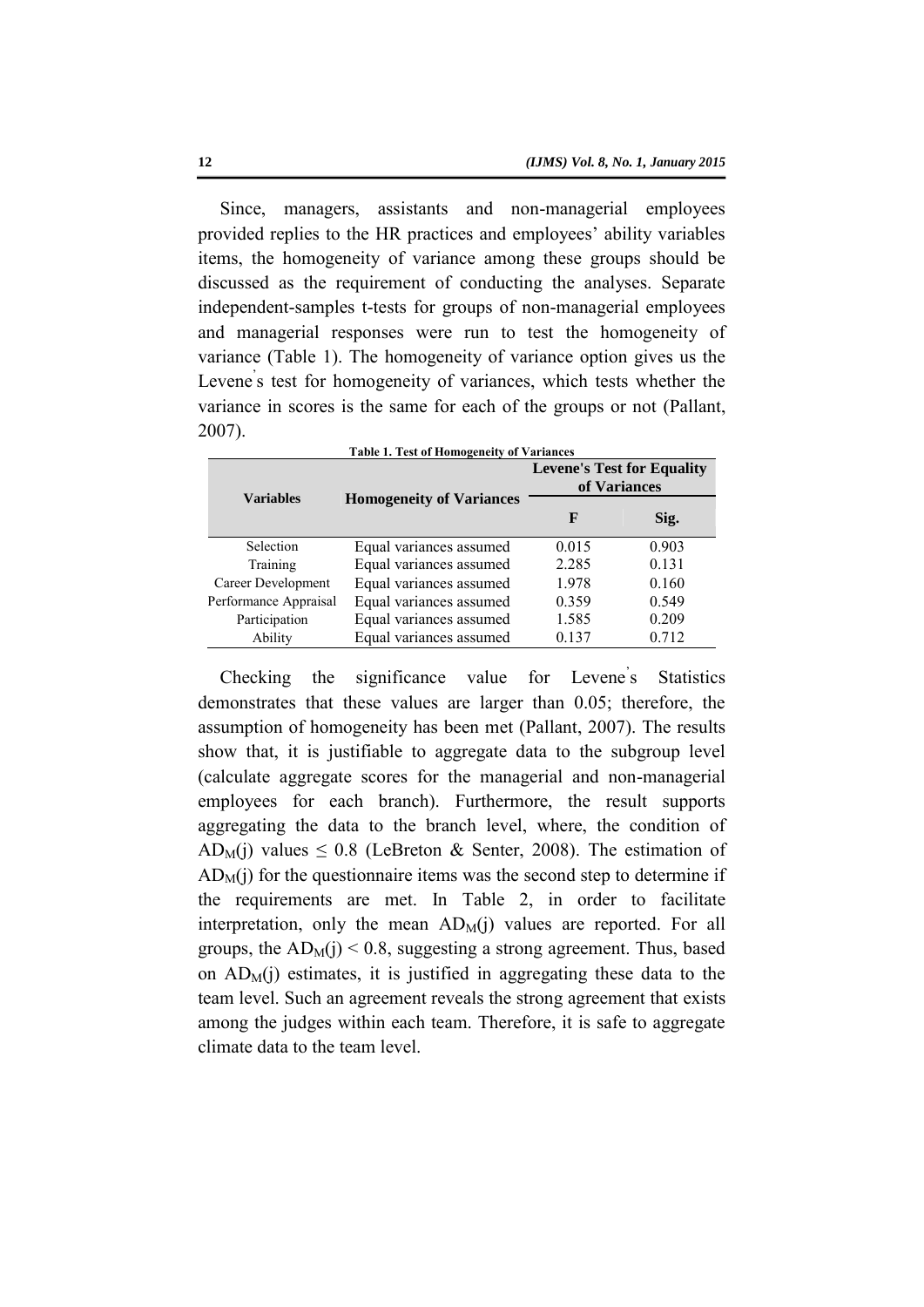#### **Evaluation of the measurement model**

Figure 2 shows the estimated measurement model. Furthermore[, Table 2](#page-8-0) shows the measurement statistics for the measurement model. From the measurement model, it is realized that all of the factor loadings are more than 0.5, and the magnitudes of the correlation coefficients between constructs are less than 0.90. Furthermore, at least three fit indices are acceptable.

<span id="page-8-0"></span>

| <b>Factors</b>           | Composite            |           |         |              |      |                  |      |      |      |
|--------------------------|----------------------|-----------|---------|--------------|------|------------------|------|------|------|
|                          | <b>Reliabilities</b> | $AD_M(i)$ |         | $\mathbf{2}$ | 3    | $\boldsymbol{4}$ | 5    | 6    |      |
| 1. Selection             | 0.69                 | 0.4874    | $0.67*$ |              |      |                  |      |      |      |
| 2. Training              | 0.87                 | 0.5014    | 0.15    | 0.87         |      |                  |      |      |      |
| 3. Career development    | 0.84                 | 0.5775    | 0.15    | 0.14         | 0.81 |                  |      |      |      |
| 4. Performance appraisal | 0.87                 | 0.5557    | 0.19    | 0.10         | 0.18 | 0.87             |      |      |      |
| 5. Participation         | 0.88                 | 0.5352    | 0.20    | 0.20         | 0.24 | 0.18             | 0.86 |      |      |
| 6. Ability               | 0.86                 | 0.3890    | 0.12    | 0.20         | 0.18 | 0.26             | 0.24 | 0.88 |      |
| 7. Service Quality       | 0.89                 | 0.6204    | 0.31    | 0.16         | 0.20 | 0.37             | 0.34 | 0.55 | 0.94 |
| $\sim$ 0.11 $\sim$       |                      |           |         |              |      |                  |      |      |      |

**Table 2. Measurement Properties of the Second Model** 

\* Cronbach's Alpha values

Performance appraisal .59  $\odot$ .77 .54  $\odot$ .60  $\widehat{e}$ .78 Participation. .69  $\overline{\text{e5}}$ .70  $\widehat{\mathcal{C}^{66}}$ .57  $\odot$ .54  $\widehat{e}$ .83 .84 .74 Ability. .56  $\bigcirc$ .66  $\sqrt{610}$ .61  $\bigodot$ .63  $\bigcirc$ Service Quality. .61  $\odot$ .78  $\widehat{\left(614\right)}$ .67  $\bigcirc$ .64  $\circledcirc$ .75 .81 .78 .78  $\overline{a}$  . .82  $\sim$ Selection.  $\overline{A1}$  $\binom{617}{ }$ .38  $\odot$ .35  $\bigcirc$ .29  $\odot$ Training. .57  $\widehat{C}$ .27  $\odot$ .39  $\binom{23}{2}$ .57  $\odot$  $\epsilon$ career development $\sum$ .67  $\circ$ .77  $\left( 26 \right)$ .54  $e^{28}$ .64 .62 Chi-square (df) = 681.837 (474); P value (>=0.05) = .000;<br>
Relative Chi-Sq (<=2) = 1.438;<br>
GFI(x=0.9)=.822; CFI(>=0.9) =.932; IFI(>=0.9)=.934; TLI(>=0.9)=.925<br>
RMSEA(<=0.08) = .050. (Standardized estimates) .76 .52 .63 .75 .82 .88 .73 .56 .41 .45 .61 .58 .74 .49 \ .51 .43 .44 .35 .43 .48 .45 .44 .43 .31 .39 .38 .39 .56  $\binom{29}{ }$ .75 .63  $\odot$ .79 .61  $\widehat{(\mathsf{e}31)}$ .78 .32  $\odot$ .57 .67  $\circ$ ـَـا مه. .45  $\circ$ ا الآتري .80 .75 .57  $\circledcirc$ .75 .44

<span id="page-8-1"></span>**Fig. 2. Measurement Model**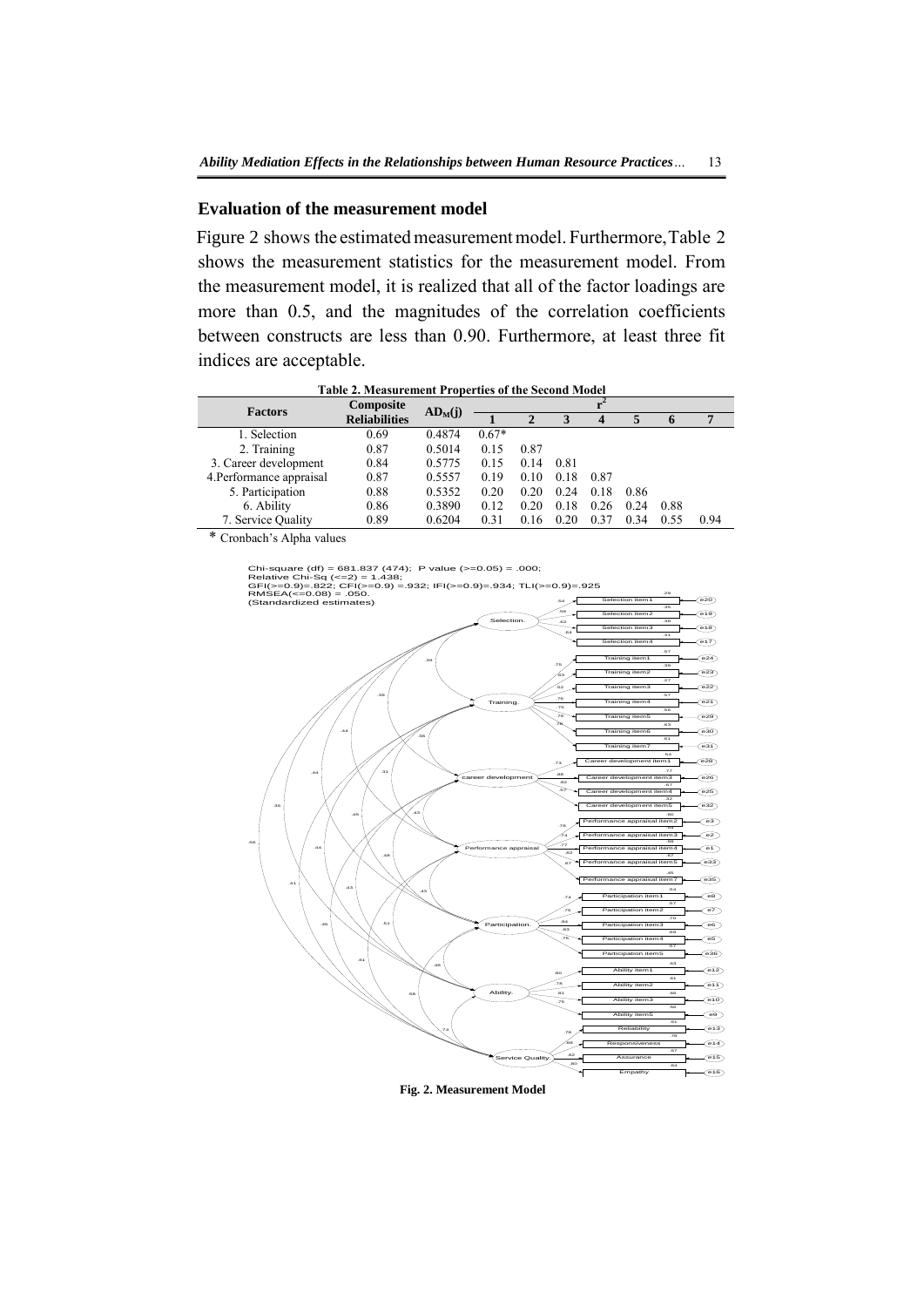## **Structural model**

Figure 3 demonstrates a path analysis process with latent constructs to investigate the mediation, direct and indirect structural relationship between variables. This model assesses the relationship between HRPs, ability and service quality. The model hypothesizes that human resource practices will be related to firm service quality, directly and indirectly, being mediated by ability.



**Fig. 3. Estimated Path Coefficients** 

To modify the model, direct or indirect effects with low regression weights, such as direct effect of selection on ability  $(-0.01)$ , were deleted and the model was run again [\(Fig. 4\)](#page-10-0).

The hypothesized research model was tested using Maximum Likelihood estimation. The regression weights of the Structural Model are presented in Table 3.

**Total effect:** The results are tailored for reporting the direct, indirect and total effects of HRPs and employees' abilities on service quality in the model (Table 4).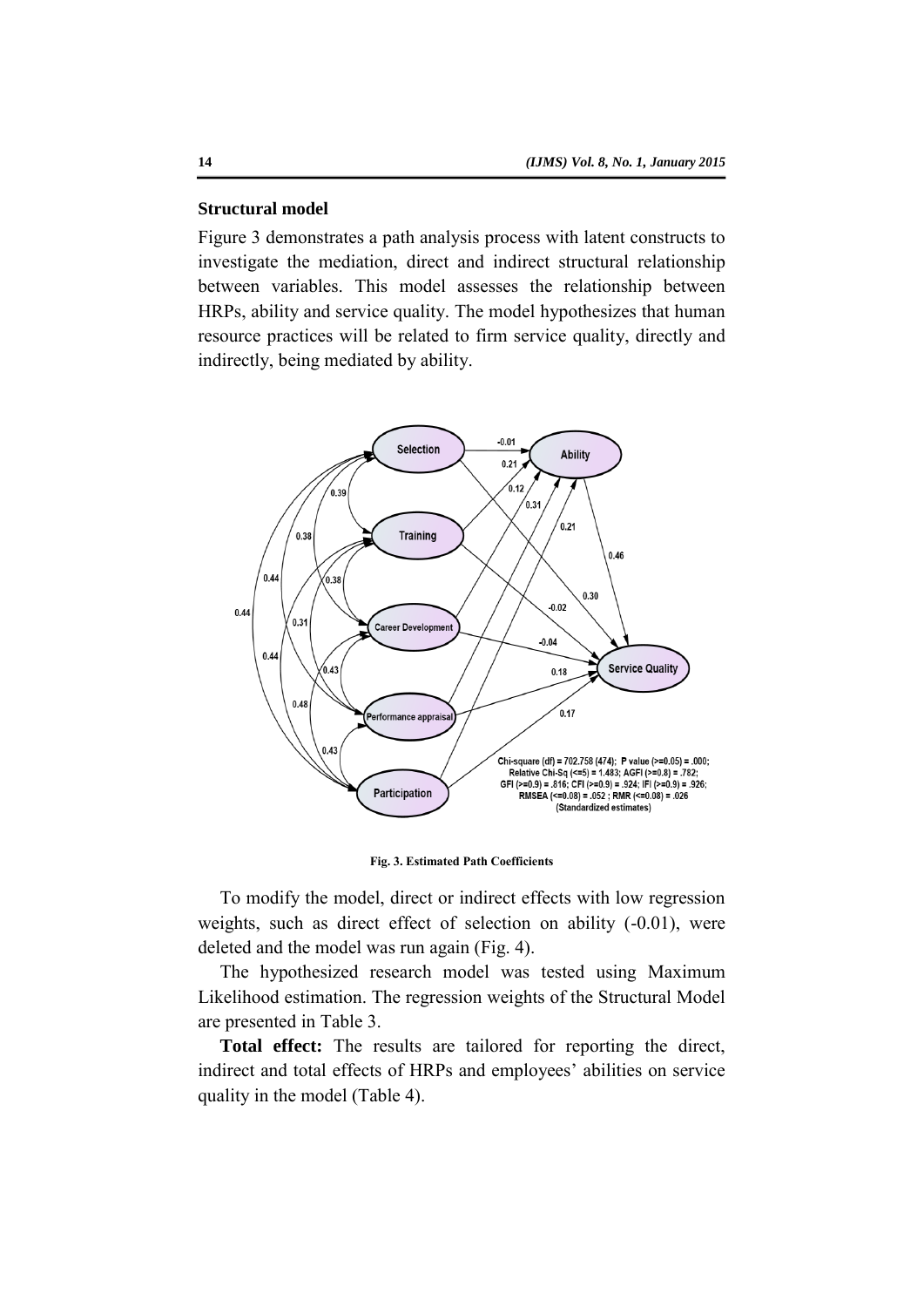

**Fig. 4. Modified Model**

<span id="page-10-0"></span>

| Table 3. Regression Weights in the Models |      |                       |                            |  |  |
|-------------------------------------------|------|-----------------------|----------------------------|--|--|
| DV                                        |      | IV                    | <b>Structural</b><br>Model |  |  |
| Ability                                   | <--- | Participation         | $0.21*$                    |  |  |
| Ability                                   | <--- | Performance appraisal | $0.31**$                   |  |  |
| Ability                                   | <--- | Career Development    | 0.11                       |  |  |
| Ability                                   | <--- | Training.             | $0.21*$                    |  |  |
| Service Quality                           | <--- | Ability               | $0.45***$                  |  |  |
| Service Quality                           | <--- | Participation         | $0.15*$                    |  |  |
| Service Quality                           | <--- | Performance appraisal | $0.17*$                    |  |  |
| Service Quality                           | ⊂--- | Selection             | $0.29**$                   |  |  |

Notes: \*P < 0.05; \*\*P < 0.01, \*\*\*P < 0.001

## **Table 4. Direct, Indirect and Total Effects of Latent Exogenous Variables on Service Quality**

| Exogenous             | Direct Effect | <b>Indirect Effect</b>    | <b>Total Effect</b>  |
|-----------------------|---------------|---------------------------|----------------------|
| Variables             | DE)           | TE)                       | TE)                  |
| Selection             | 0.29          | $_{0}$                    | 0.29                 |
| Training              | $\Omega$      | $0.45 \times .21 = 0.1$   | 0.1                  |
| Performance appraisal | 0.19          | $0.45 \times 31 = 0.14$   | $0.19 + 0.14 = 0.33$ |
| Career development    | 0             | $0.45 \times 0.11 = 0.05$ | 0.05                 |
| Participation         | 0.17          | $0.45 \times .21 = 0.1$   | $0.17 + 0.1 = 0.27$  |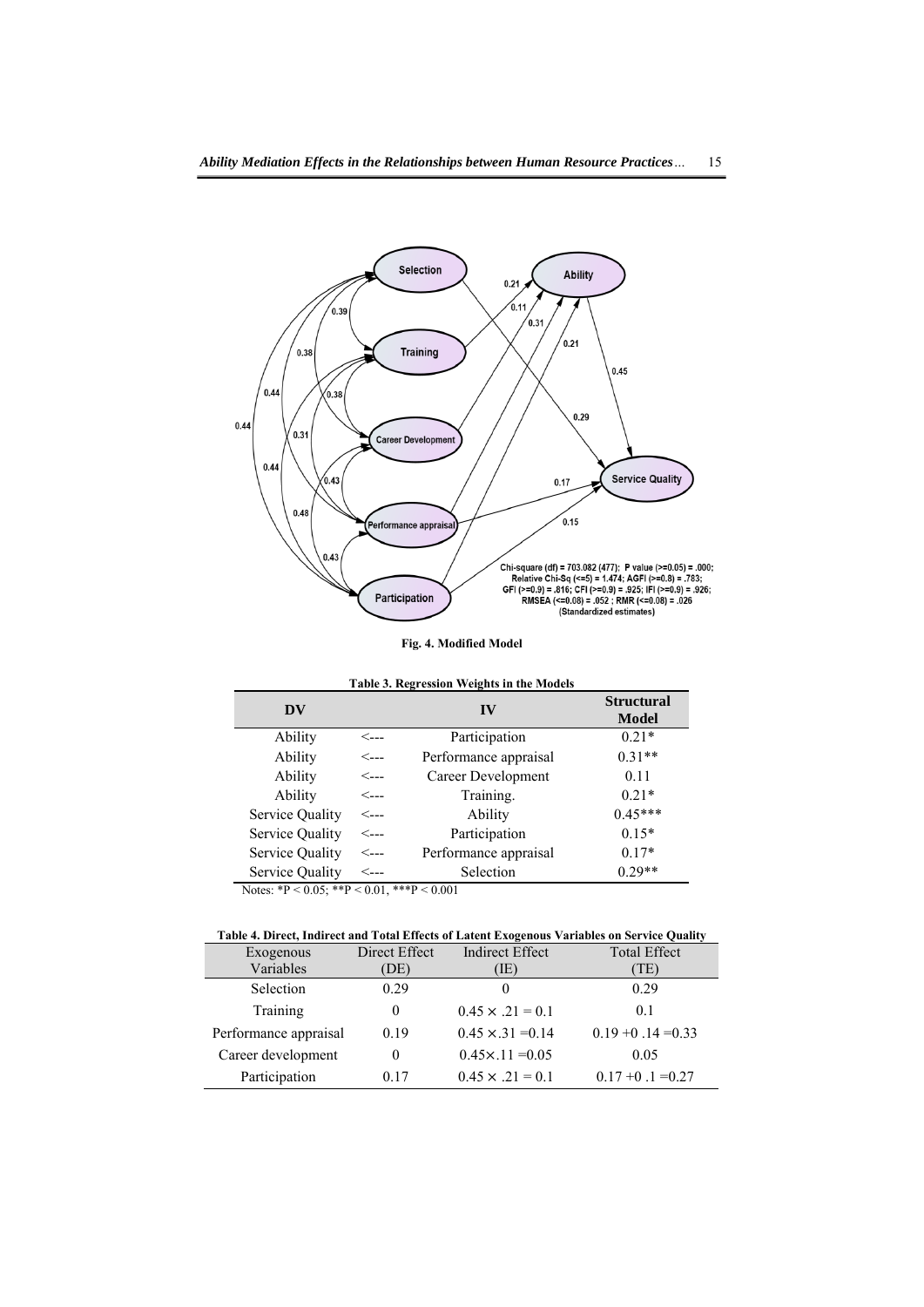Finally:

[Table 5](#page-11-0) demonstrates the proportion of variance explained by ability as a mediator variable in the relationship between five HRPs and service quality. Subsequently, managers must be acquainted with these important roles.

<span id="page-11-0"></span>

| Table 5. Proportion of Variance by Mediator |                       |                      |  |  |  |
|---------------------------------------------|-----------------------|----------------------|--|--|--|
| <b>Exogenous</b>                            | Indirect Effect (IE)/ | <b>Proportion of</b> |  |  |  |
| <b>Variables</b>                            | <b>Total Effect</b>   | indirect effect      |  |  |  |
|                                             | TE)                   | $\mathcal{O}_0$      |  |  |  |
| Selection                                   | 0                     |                      |  |  |  |
| Training                                    |                       | 100                  |  |  |  |
| Performance appraisal                       | 04                    | 46                   |  |  |  |
| Career development                          |                       | 100                  |  |  |  |
| Participation                               | .39                   | 39                   |  |  |  |

- $\hat{\mathbf{v}}$  The proportion of variance explained by ability in the effect of training practices on service quality is at 100%.
- $\triangle$  The proportion of variance explained by ability in the effect of performance appraisal practices on service quality is at 46%.
- \* The proportion of variance explained by ability in the effect of career development practices on service quality is at 100%.
- $\triangle$  The proportion of variance explained by ability in the effect of participation practices on service quality is at 39%.

## **Bootstrapping method**

Bootstrapping is one of several resampling strategies for assessing indirect effects (Preacher *et al*., 2007; Shahanaghi *et al*., 2012). The bootstrapping method is an alternative to the Baron and Kenny (1986) approach for testing the statistical significance of indirect effects that has been developed by Shrout and Bolger (2002) based on bootstrap resampling methods. In bootstrapping, the sample "is conceptualized as a pseudo-population that represents the broader population from which the sample was derived, and the sampling distribution of any statistic can be generated by calculating the statistic of interest in multiple resamples of the data set" (Preacher *et al*., 2007, p. 190). Therefore, bootstrapping provides a reasonable method of obtaining confidence limits for specific indirect effects (Preacher & Hayes, 2008) and it is an estimation of the magnitude of the indirect effect to test its statistical significance (Mallinckrodt *et al*., 2006).

Furthermore, the results for the significance of the indirect effects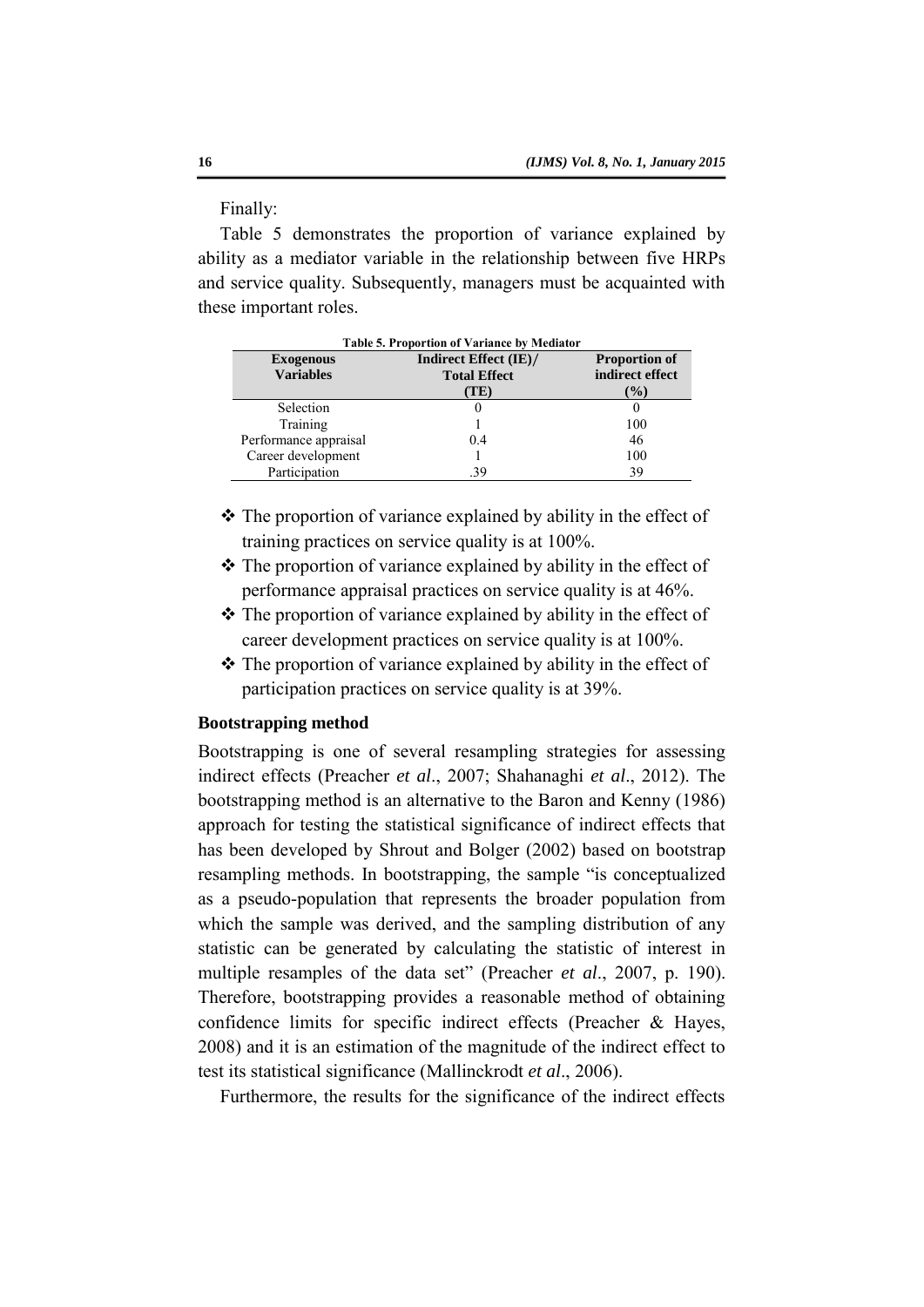in: Table 6 by using the bootstrap procedure based on 1,000 samples (typically at least 1,000 but some authors such as Hayes, Preacher, and Myers (2009) recommended at least 5,000) to derive a 95% confidence bias-corrected confidence interval for the mediating effect of HRPs on service quality through employees' abilities, show training, participation and performance appraisal practices have significant indirect effect on the service quality through employees' abilities. The bootstrapped estimate of the mediated effect is statistically significant for the effect of training, participation and performance appraisal on service quality (95% confidence interval).

| Table 6. Indirect Effect of HRPs on Firm Performance Through Employees' Abilities |                          |           |                             |              |  |  |
|-----------------------------------------------------------------------------------|--------------------------|-----------|-----------------------------|--------------|--|--|
|                                                                                   |                          |           | <b>Bootstrapping</b>        |              |  |  |
|                                                                                   | Point<br><b>Estimate</b> | <b>SE</b> | <b>BC Percentile 95% CI</b> |              |  |  |
|                                                                                   |                          |           | Lower                       | <b>Upper</b> |  |  |
| Selection                                                                         |                          |           |                             |              |  |  |
| Training                                                                          | $0.1*$                   | 0.043     | 0.026                       | 0.199        |  |  |
| Performance appraisal                                                             | $0.14**$                 | 0.059     | 0.041                       | 0.278        |  |  |
| Career development                                                                | 0.05                     | 0.045     | $-0.052$                    | 0.132        |  |  |
| Participation                                                                     | $0.1*$                   | 0.049     | 0.016                       | 0.205        |  |  |

BC – Bias Corrected, \*P < 0.05

### **Discussion**

As argued by Guest (1997), employees' abilities provide a critical link between a firm's HRPs and its level of customer service, and employees' abilities will have a positive impact on a firm's level of service quality. Researchers have empirically investigated and described the relationships between human resource practices and firm performance in different contexts. (e.g., Budhwar & Khatri, 2001; Guerrero & Didier, 2004; Challis *et al*., 2005; Chen, 2005; Gautam & Davis, 2007; Ngo *et al*., 2008; Zhu *et al*., 2008).

Since "managers' primary worry has always been [the] efficiency of their companies, this mission needs the creation of structures and management systems that support the initiative and creativity of human resources" (Guerrero & Didier, 2004, p. 1409). In total quality management, HRPs theoretically best shape an excellence culture to support employee commitments towards quality (Bou & Beltran, 2005). In addition, HR practices influence a firm's capability to generate product innovations (Beugelsdijk, 2008). Employees' skills, behaviours, and HR practices are significantly linked to a firm's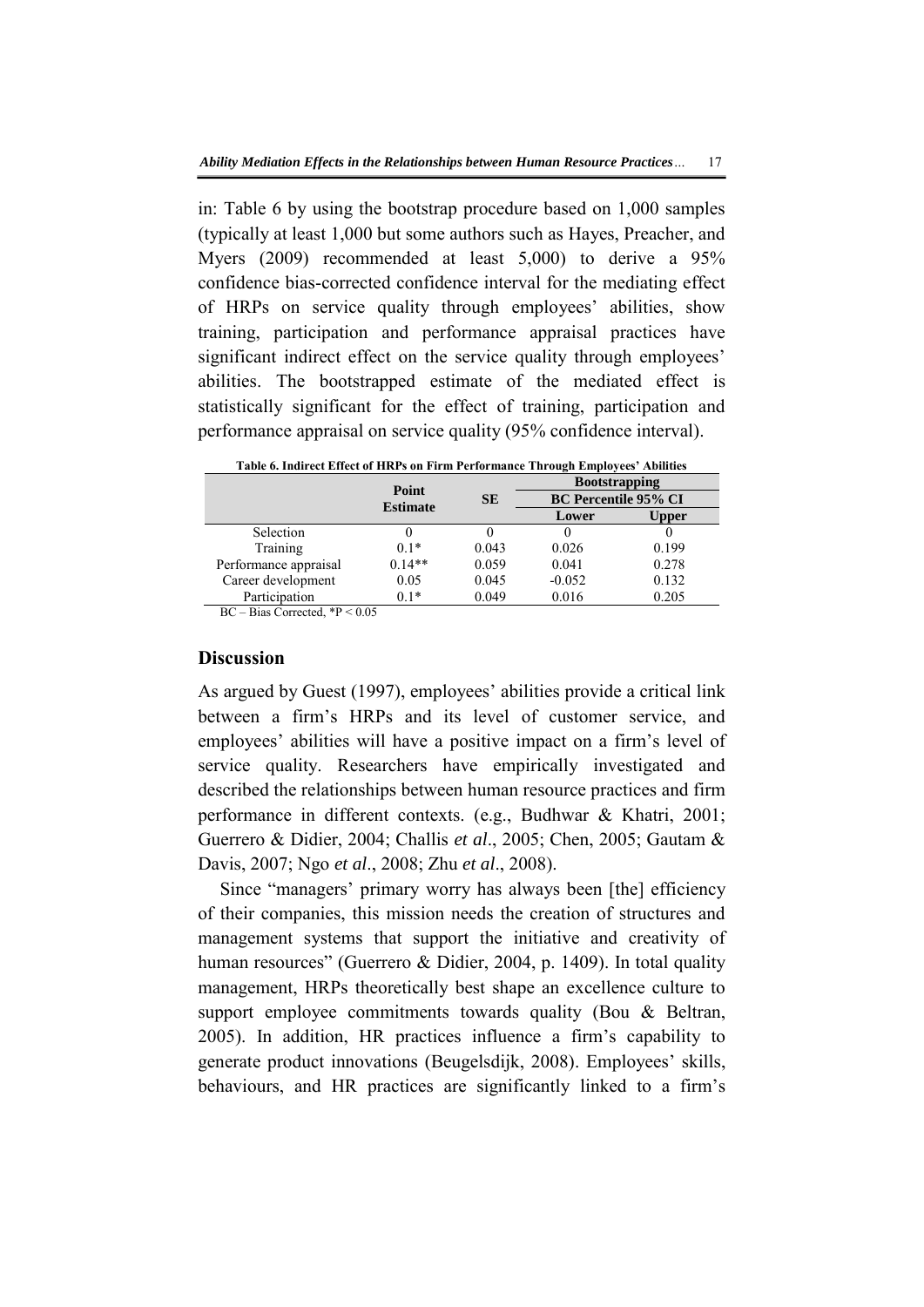performance (Bhattacharya *et al*., 2005). From the theoretical perspective, one of the most significant current discussions in human resource development is the HRPs utilized in organizations. This study tries to find and discuss the causal relationship between selected practices from these components, employees' abilities and service quality.

Due to various reasons, including the existence of powerful competitive forces, an increasing worldwide economy and a relative reduction in the availability of educated and skilled employees, there are pressures placed on organizations to achieve, maintain, and sustain a competitive advantage over competitors (Ferguson, 2006). However, these rapid changes are having serious effects on human resource practices. On the grounds of these challenges, one of the most significant current discussions is mainly directed towards the relationship between HR practices and firm performance, which is the major focus of the current study and contributes to its significance. Since there are studies that have found considerably positive relationships between HRP and firm performance, (Huselid, 1995; Gelade & Ivery, 2003; Guerrero & Didier, 2004; Andersen *et al*., 2007), as previously noted, the primary purpose of this study was to identify the effects of human resource practices on firm performance and to investigate the mediation effects of employees' abilities in this relationship.

From the practical perspective, based on the available body of research literature, activities directed towards establishing the relationship between HRPs and firm performance in countries such as Iran are extremely rare. Therefore, the present study is urgently required in research areas because its findings hopefully solve problems in the HRPs of organizations. This study aims to diagnose the banking sector's human resource practices and performance. The result of this study provides insights and expands inferences for managerial practices aimed at best performance; consequently, developing the HRPs. In general, the study's result should benefit the management of the banking sector in Iran. In addition, the results of HRPs, employees' behaviour outcome variables and firm performance for each Iranian private and public bank can be used for comparison purposes.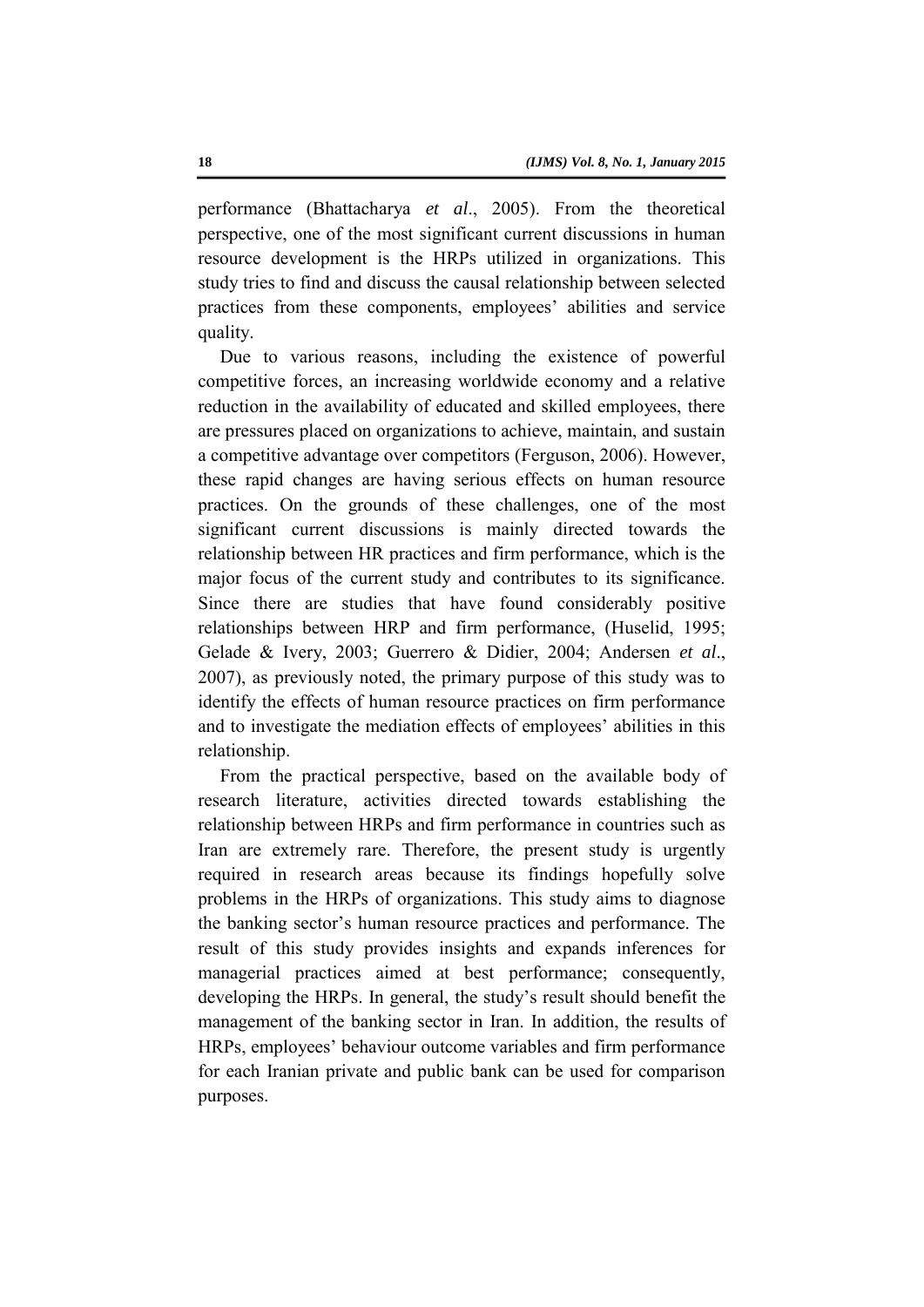#### **Conclusion**

In summary, the findings of this study suggest that HRPs play a critical role in enhancing employees' abilities and service quality. However, one should consider the fact that, some organizations adopt HRPs while others reject them. For example, according to the economic approach, organizations adopt human resource practices that are economically beneficial to them, or based on alignment approach views, adopting these practices depends on whether HRPs are aligned with strategic objectives or not (Subramony, 2006).

The findings of this study, on the relationship between human resource practices, employees' abilities and firm performance, can be supported by the human capital theory. Higher levels of human capital might be led by training, performance appraisal and participation practices to increase higher service quality. As Guest (1997) advises, having high levels of abilities is the reason to accept better-performing behaviours for better quality performance and productivity. On the other hand, the basic assumption of the expectancy theory is based on why people choose a particular action or behaviour. Then, human capital theory and expectancy theory can be theories on the link between ability and performance. Since high performance depends on necessary skills and abilities, as well as a high level of motivation, high investment in training, performance appraisal, career development and employee involvement play important roles in this area. Therefore, under such good practices, a benign cycle will be formed, which promotes the employees' behaviour outcome variables to improve firm performance in terms of service quality.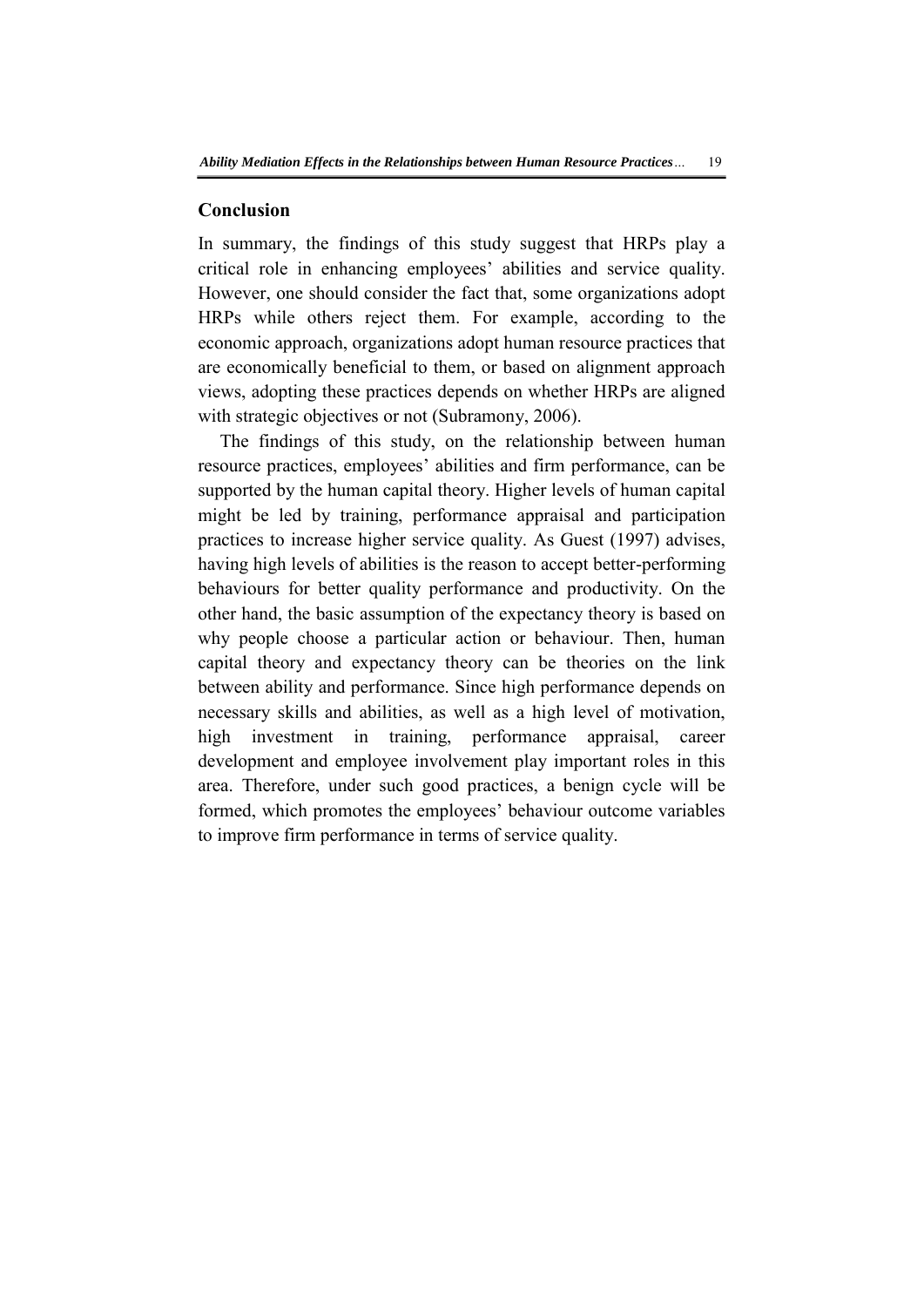#### **References**

- Andersen, K. K.; Cooper, B. K.; & Zhu, C. J. (2007). "The effect of SHRM practices on perceived firm financial performance: Some initial evidence from Australia". *Human Resources, 45*(2), 168-179.
- Anderson, J. C. & Gerbing, D. W. (1988). "Structural equation modeling in practice: A review and recommended two-step approach". *Psychological Bulletin,* 103(3), 411-423.
- Bachrach, D. G.; Bendoly, E. & Podsakoff, P. M. (2001). "Attributions of the "Causes" of Group Performance as an Alternative Explanation of the Relationship Between Organizational Citizenship Behavior and Organizational Performance". *Journal of Applied Psychology, 86*(6), 1285-1293.
- Baran, M.; Karabulut, E.; Semercioz, F. & Pekdemir, I. (2002). "The new HR practices in changing organizations: an empirical study in Turkey". *Journal of European Industrial Training, 3*(4), 81-87.
- Baron, R. M. & Kenny, D. A. (1986). "The moderator-mediator variable distinction in social psychological research: Conceptual, strategic, and statistical considerations". *Journal of Personality and Social Psychology,* 51(6), 1173-1182.
- Bentler, P. M. & Bonett, D. G. (1980). "Significant tests and goodness of fitin the analysis of covariance structures". *Psychological Bulletin, 88*(3), 588-606.
- Beugelsdijk, S. (2008). "Strategic Human Resource Practices and Product Innovation". *Organization Studies, 29*(06), 821-847.
- Bhattacharya, M.; Gibson, D. E. & Doty, D. H. (2005). "The Effects of Flexibility in Employee Skills, Employee Behaviors, and Human Resource Practices on Firm Performance". *Journal of Management,*  31(4), 622-640.
- Boselie, P.; Dietz, G. & Boon, C. (2005). "Commonalities and contractions in HRM and performance". *Human Resource Management Journal,*  15(3),67-94.
- Bou, J. C. & Beltran, I. (2005). "Total Quality Management, Highcommitment Human Resource Strategy and Firm Performance: An Empirical Study". *Total Quality Management & Business Excellence,*  16(1), 71-86.
- Buck, J. M. & Watson, J. L. (2002). "Retaining Staff Employees: The Relationship Between Human Resources Management Strategies and Organizational Commitment". *Innovative Higher Education,* 26(3), 175-193.
- Budhwar, P. S. & Khatri, N. (2001). "HRM in Context: Applicability of HRM Models in India". *International Journal of Cross Cultural Management,* 1(3), 333-356.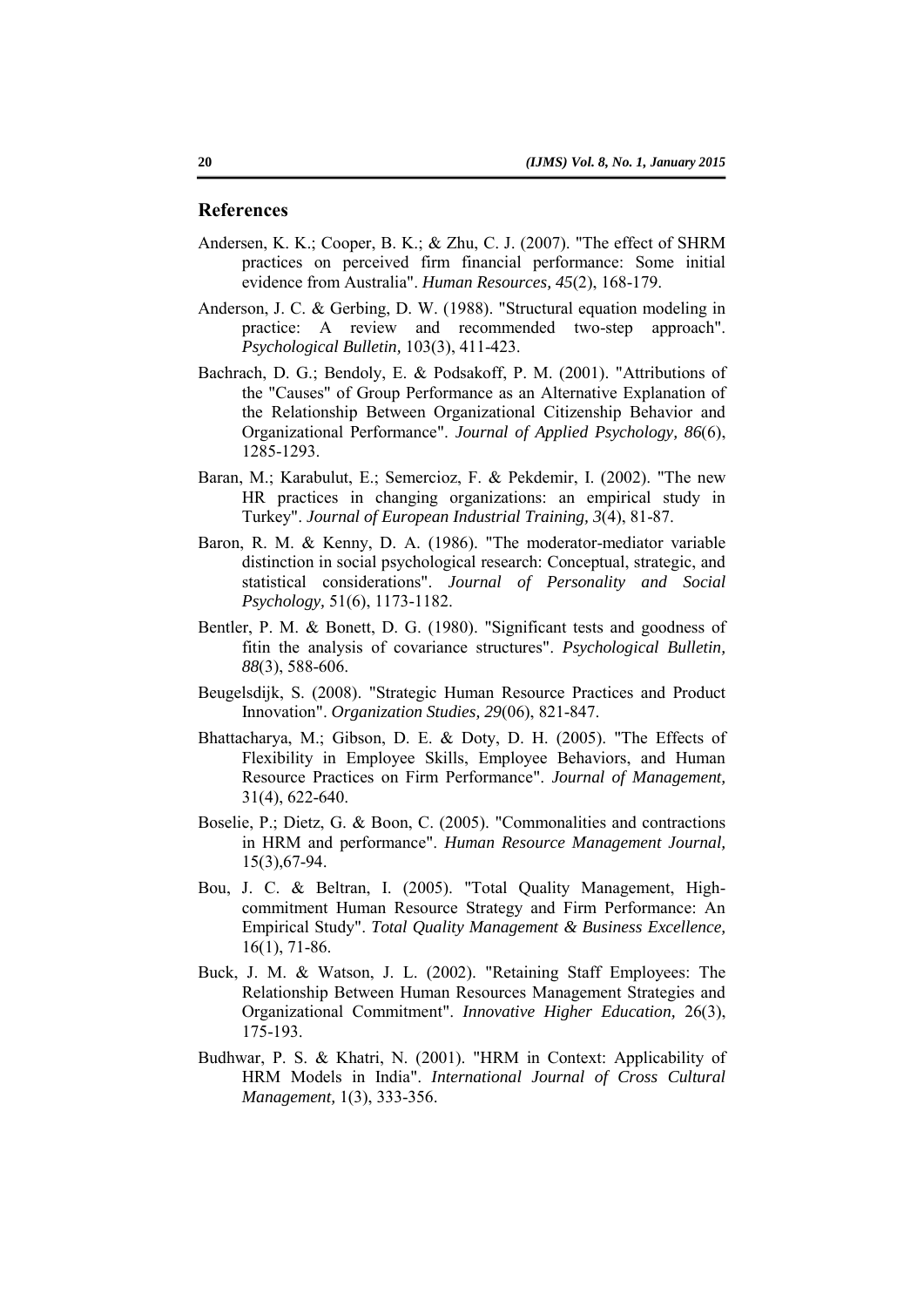- Burke, M. J. & Dunlap, W. P. (2002). "Estimating interrater agreement with the average deviation index: A user's guide". *Organizational Research Methods*, 5(2), 159-172.
- Burke, M. J.; Finkelstein, L. M. & Dusig, M. S. (1999). "On average deviation indices for estimating interrater agreement". *Organizational Research Methods,* 2(1), 49-68.
- Challis, D.; Samson, D. & Lawson, B. (2005). "Impact of technological, organizational and human resource investments on employee and manufacturing performance: Australian and New Zealand evidence". *International Journal of Production Research,* 43(1), 81–107.
- Chen, H. Y. (2005). *The study of differential relationships between human resource practices and organizational commitment: Private banking industry in Taiwan.* University of the Incarnate Word, United States, Texas.
- Chew, J. & Chan, C. C. A. (2008). "Human resource practices, organizational commitment and intention to stay". *International Journal of Manpower,* 29(6), 503-522.
- Chuang, C.H.; Chen, S.J. & Chuang, C.W. (2013). "Human resource management practices and organizational social capital: The role of industrial characteristics". *Journal of Business Research,* 66(5), 678- 687.
- Cooke, F. L.; Saini, D. S. & Wang, J. (2014). "Talent management in China and India: A comparison of management perceptions and human resource practices". *Journal of World Business,* 49(2), 225-235.
- Delery, J. E. & Doty, H. D. (1996). "Modes of theorizing in strategic human resources management: Test of universalistic, contingency, and configurational performance predictions". *Academy of Management Journal,* 39(4), 802−836.
- Enayati, T.; Modanloo, Y.; Behnamfar, R. & Rezaei, A. (2013). "Measuring Service Quality of Islamic Azad University of Mazandaran using SERVQUAL Model". *Iranian Journal of Management Studies,* 6(1), 99-116.
- Ferguson, K. L. (2006). *Human resource management systems and firm performance.* University of Louisville, United States, Kentucky.
- Fey, C. F.; Jakoushev, S. M.; Park, H. J.& Bjorkman, I. (2009). "Opening The Black Box of The Relationship Between HRM Practices and Firm Performance: A Comparison OF USA, Finland and, Russia". *Journal of International Business Studies*, 40(4), 690-712.
- Gautam, D. K. & Davis, A. J. (2007). "Integration and devolvement of human resource practices in Nepal". *Employee Relations,* 29(6), 711- 726.
- Gelade, G. A. & Ivery, M. (2003). "The Impact of Human Resource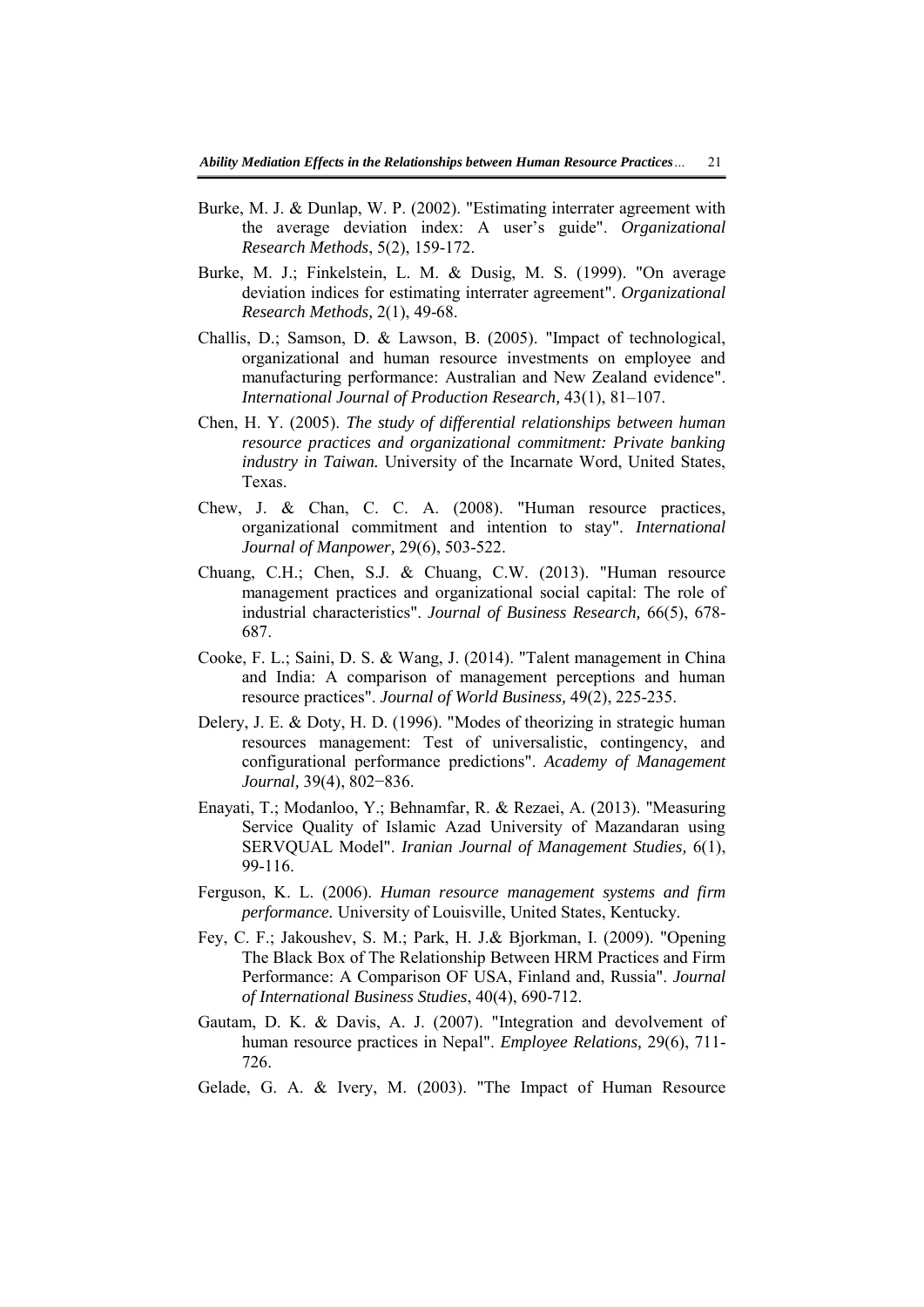Mnagament and work climate on Organizational Performance". *Personnel Psychology,* 56(2), 383-404.

- Guerrero, S. & Didier, V. R. B. (2004). "High-involvement practices and performance of French firms". *The International Journal of Human Resource Management,* 15(8), 1408–1423.
- Guest, D. (1997). "Human resource management and performance: A review and research agenda". *The International Journal of Human Resource Management*, 8(3), 263-276.
- Guest, D.; Conway, N. & Dewe, P. (2004). "Using sequential tree analysis to search for 'bundles' of HR practices". *Human Resource Management-Journal,* 14(1), 79 - 96.
- Gulsoy, T. (2013). "Human Resource Practices of an Emerging-Market Multinational: Implications For Enhancing Organizational Innovation". *Procedia -Social and Behavioral Sciences,* 75(1), 498- 507.
- Hair, J. F.; Black, W. C.; Babin, B. J.; Anderson, R. E. & Tatham, R. L. (2006). *Multivariate data analysis* (6th ed.). New Jersey: Pearson prentice Hall.
- Hassan, A. (2007). "Human resource development and organizational values". *Journal of European Industrial Training,* 31(6), 435-448.
- Hayes, A. F.; Preacher, K. & Myers, T. (2009). *Mediation and the estimation of indirect effects in political communication research*. In E. Bucy & R. Holbert (Eds.), Sourcebook for political communication research: Methods, measures, and analytical techniques. New York: Routledge.
- Hosseini, M. H. & Hosseini, V. S. (2013). "The Impact of Co-Production on Customer Loyalty in Banking Services: A Case of Saman Bank". *Iranian Journal of Management Studies,* 6(2), 105-129.
- Huang, T.-C. (2000). "Are the human resource practices of effective firms distinctly different from those of poorly performing ones? Evidence from Taiwanese enterprises". *The International Journal of Human Resource Management,* 11(2), 436-451.
- Huselid, M. (1995). "The impact of human resource management practices on turnover, productivity, and corporate financial performance". *Academy of Management Journal,* 38(3), 635–672.
- Jabbour, C.J.C.; Jabbour, A.B.L.D.S.; Govindan, K., Teixeira, A.A. & Freitas, W.R.D.S. (2013). "Environmental management and operational performance in automotive companies in Brazil: the role of human resource management and lean manufacturing". *Journal of Cleaner Production,* 47(1), 129-140.
- Jackson, J. J. & Allemand, M. (2014). "Moving personality development research forward: Applications using structural equation models". *European Journal of Personality,* 28(3), 300-310.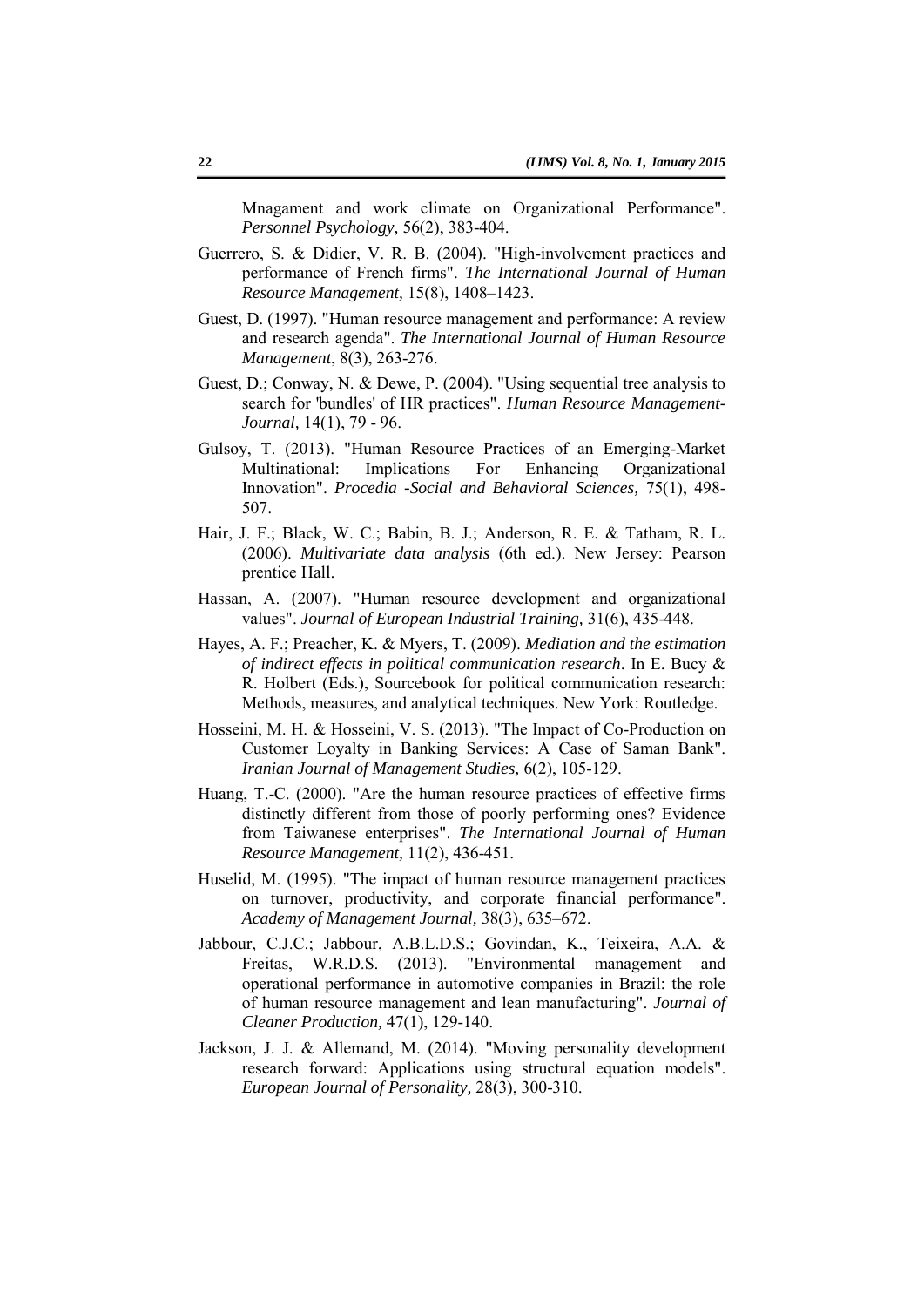- Jiang, K.; Lepak, D. P.; Han, K.; Hong, Y.; Kim, A. & Winkler, A. L. (2012). "Clarifying the construct of human resource systems: Relating human resource management to employee performance". *Human Resource Management Review,* 22(2), 73-85.
- Karatepe, O. M.; Yavas, U. & Babakus, E. (2005). "Measuring service quality of banks: Scale development and validation". *Journal of Retailing and Consumer Services,* 12(5), 373-383.
- Kline, R. B. (2005). *Principles and practice of structural equation modeling* (2nd ed.). New York: Guilford.
- Koys, D.J. (2001). "The Effects of Employee Satisfaction, Organizational Citizenship Behavior, and Turnover on Organizational Effectiveness: A Unit-Level, Longitudinal Study". *Personnel-Psycholog,* 54(1), 101- 114.
- LeBreton, J. M.; James, L. R. & Lindell, M. K. (2005). "Recent issues regarding rWG, r\*WG, rWG(J), and r\*WG(J)". *Organizational Research Methods,* 8(1), 128-139.
- LeBreton, J. M. & Senter, J. L. (2008). "Answers to 20 Questions About Interrater Reliability and Interrater Agreement". *Organizational Research Methods,* 11(4), 815-852.
- Lepak, D. P. & Snell, S. A. (2002). "Examining the human resource architecture: The relationships among human capital, employment", and human resource configurations. *Journal of Management,* 28(4), 517-543.
- Locke, E. A. & Latham, G. P. (1990). *Woric Motivation: The High Perfonnance Cycle'. In Kleinbeck, U.*: NJ: Lawrence Erlbaum.
- Luna-Arocas, R. & Camps, J. (2008). "A model of high performance work practices and turnover intentions". *Personnel Review,* 37(1), 26-46.
- MacDuffie, J.P. (1995). "Human Resource Bundles and Manufacturing Perfonnance: Flexible Production Systems in the World Auto Industry". *Industrial Relations and Labor Review,* 48(2), 197-221.
- Mallinckrodt, B.; Abraham, W. T.; Wei, M. & Russell, D. W. (2006). "Brief Reports Advances in Testing the Statistical Significance of Mediation Effects". *Journal of Counseling Psychology,* 53(3), 372–378.
- Moreira, P. M. D. S. (2008). "Characterising human resources management practices in Portugal: an empirical analysis". *The International Journal of Human Resource Management,* 19(10), 1864–1880.
- Morrison, E. W. (1996). "Organizational Citizenship Behavior as a Critical Link between HRM Practices and Service Quality". *Human Resource Management,* 35(4), 493-512.
- Mostafa, A. M. S. & Gould-Williams, J. S. (2014). "Testing the mediation effect of person-organization fit on the relationship between high performance HR practices and employee outcomes in the Egyptian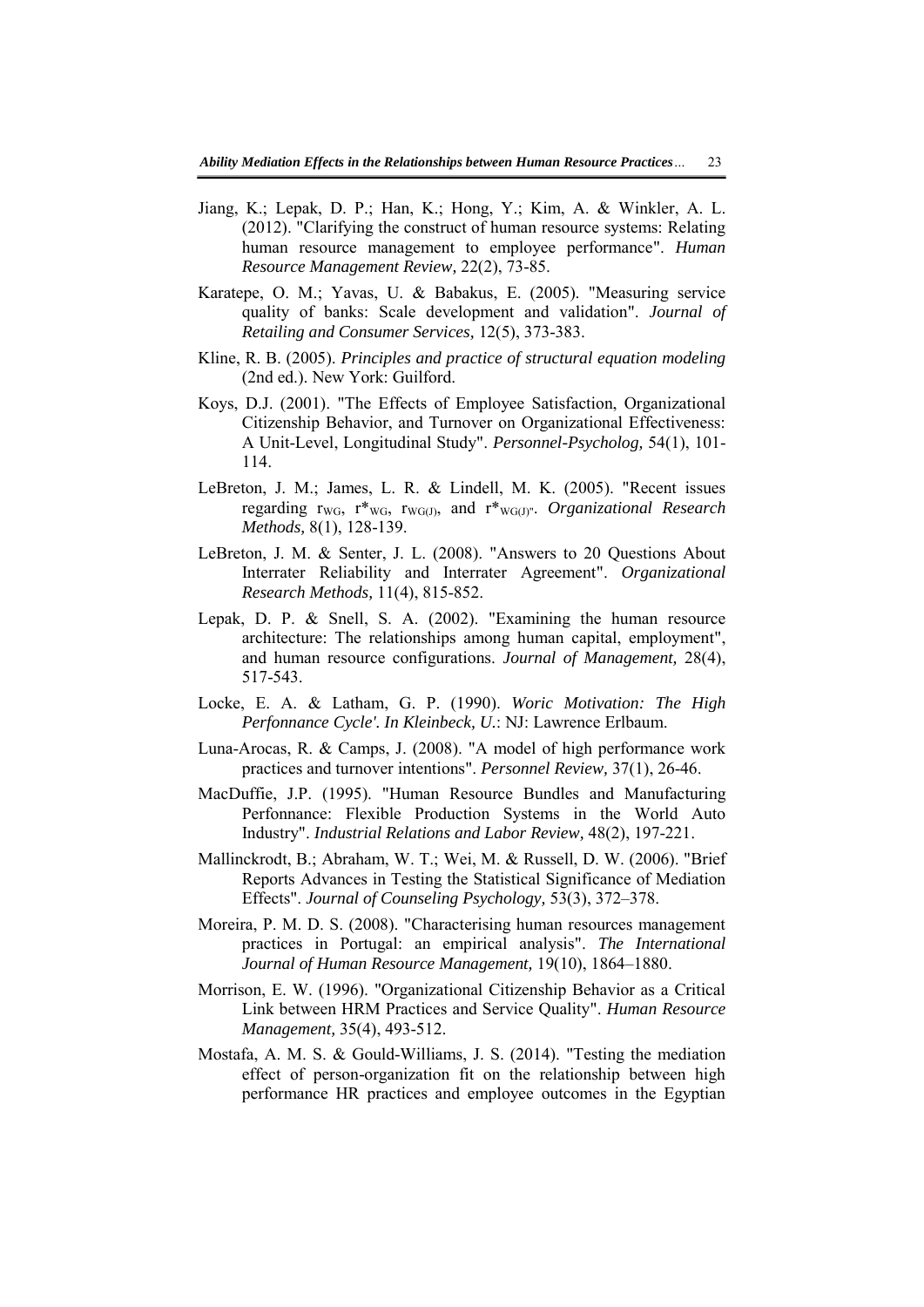public sector". *The International Journal of Human Resource Management,* 25(2), 276-292.

- Ngo, H. Y.; Lau, C. M. & Foley, S. (2008). "Strategic Human Resource Management, Firm performance and Employee relations climate in China". *Human Resource Management,* 47(1), 73-90.
- Pallant, J. F. (2007). *SPSS survival manual: A step by step guide to data analysis using SPSS* (Third ed.). Sydney: Allen & Unwin
- Park, H. J.; Mitsuhashi, H.; Fey, C. F. & Björkman, I. (2003). "The effect of human resource management practices on Japanese MNC subsidiary performance: a partial mediating model". *The International Journal of Human Resource Management,* 14(8), 1391–1406.
- Podsakoff, N. P.; Whiting, S. W.; Podsakoff, P. M. & Blume, B. D. (2009). "Individual- and Organizational-Level Consequences of Organizational Citizenship Behaviors: A Meta-Analysis". *Journal of Applied Psychology,* 94(1), 122-141.
- Podsakoff, P. M.; Ahearne, M. & MacKenzie, S. B. (1997). "Organizational Citizenship Behavior and the Quantity and Quality of Work Group Performance". *Journal of Applied Psychology,* 82(2), 262-270.
- Podsakoff, P. M. & MacKenzie, S. B. (1994). "Organizational Citizenship Behaviors and Sales Unit Effectiveness". *Journal of Marketing Reseach,* 31(3), 351-363.
- Preacher, K. J. & Hayes, A. F. (2008). "Asymptotic and resampling strategies for assessing and comparing indirect effects in multiple mediator models". *Behavior Research Methods,* 40(3), 879-891.
- Preacher, K. J.; Rucker, D. D. & Hayes, A. F. (2007). "Addressing Moderated Mediation Hypotheses: Theory, Methods, and Prescriptions". *Multivariate Behavioral Research,* 42(1), 185–227.
- Puig, V. R.; Martín, I. B.; Llusar, J. C. B. & Tena, A. B. E. (2008). "External and internal labour flexibility in Spain: a substitute or complementary effect on firm performance?" *The International Journal of Human Resource Management,* 19(6), 1131–1151.
- Rogg, K. L.; Schmidt, D. B.; Shull, C. & Schmitt, N. (2001). "Human resource practices, organizational climate, and customer satisfaction". *Journal of Management,* 27(4), 431-449.
- Shahanaghi, K.; Jabbarzadeh, A.; Hamidi, M. & Ghodoosi, M. (2012). "Selecting the Most Economic Project under Uncertainty Using Bootstrap Technique and Fuzzy Simulation". *Iranian Journal of Management Studies,* 5(1), 9-24.
- Shek, D. T. & Yu, L. (2014). "Use of structural equation modeling in human development research". *International Journal on Disability and Human Development,* 13(2), 157-167.
- Shrout, P. E. & Bolger, N. (2002). "Mediation in experimental and